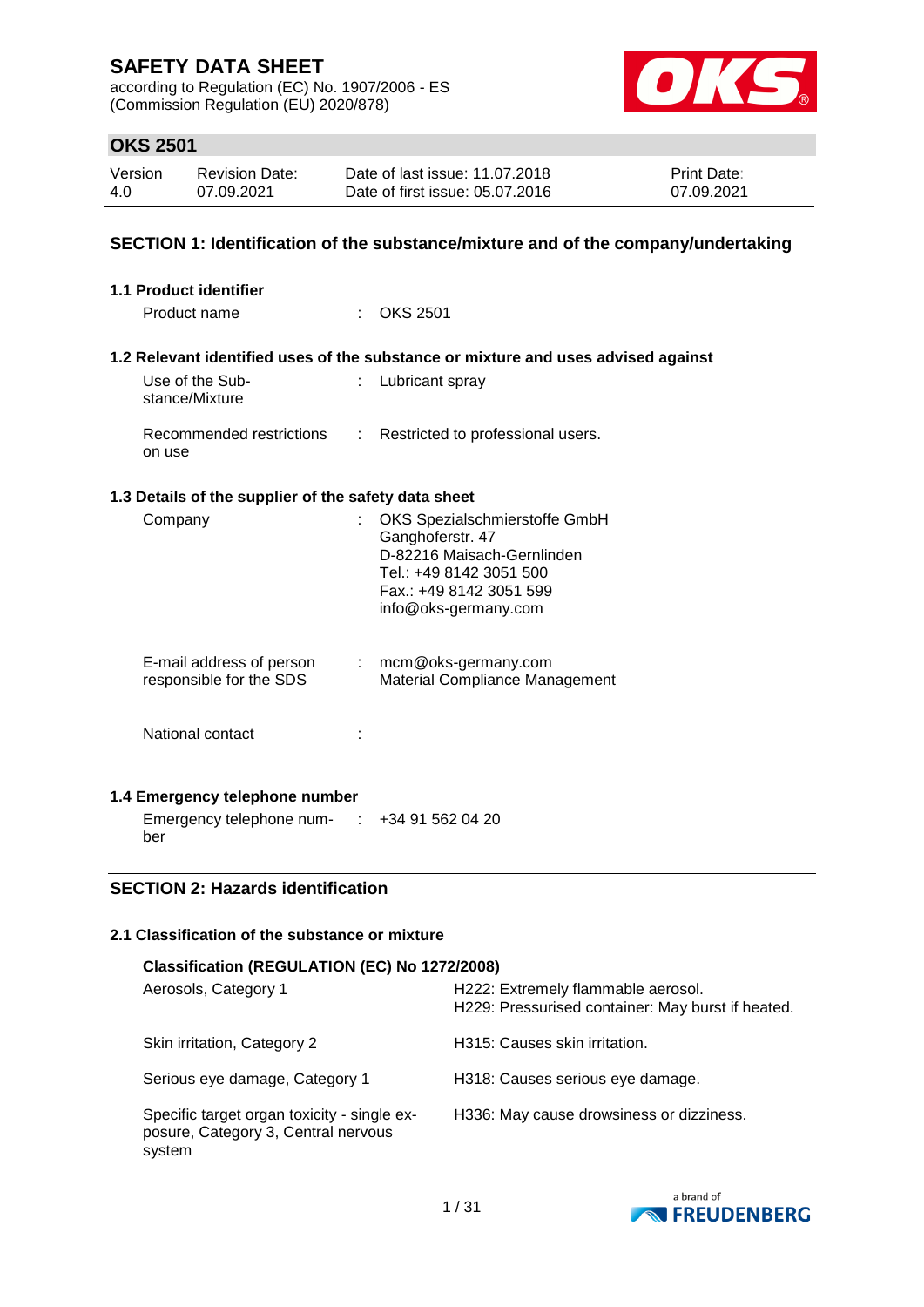according to Regulation (EC) No. 1907/2006 - ES (Commission Regulation (EU) 2020/878)



| 4.0                                      | ו טנ∡ בטו<br>Version          | <b>Revision Date:</b><br>07.09.2021      |  | Date of last issue: 11.07.2018<br>Date of first issue: 05.07.2016 |                  |       |                         | <b>Print Date:</b><br>07.09.2021                                                                                                                                                      |
|------------------------------------------|-------------------------------|------------------------------------------|--|-------------------------------------------------------------------|------------------|-------|-------------------------|---------------------------------------------------------------------------------------------------------------------------------------------------------------------------------------|
|                                          | Aspiration hazard, Category 1 |                                          |  | H304: May be fatal if swallowed and enters air-<br>ways.          |                  |       |                         |                                                                                                                                                                                       |
|                                          | egory 2                       | Long-term (chronic) aquatic hazard, Cat- |  |                                                                   |                  |       |                         | H411: Toxic to aquatic life with long lasting effects.                                                                                                                                |
|                                          |                               | 2.2 Label elements                       |  |                                                                   |                  |       |                         |                                                                                                                                                                                       |
| Labelling (REGULATION (EC) No 1272/2008) |                               |                                          |  |                                                                   |                  |       |                         |                                                                                                                                                                                       |
|                                          |                               | Hazard pictograms                        |  |                                                                   |                  |       |                         |                                                                                                                                                                                       |
|                                          | Signal word                   |                                          |  | Danger                                                            |                  |       |                         |                                                                                                                                                                                       |
|                                          |                               | <b>Hazard statements</b>                 |  | H <sub>222</sub><br>H <sub>229</sub><br>H304                      |                  | ways. |                         | Extremely flammable aerosol.<br>Pressurised container: May burst if heated.<br>May be fatal if swallowed and enters air-                                                              |
|                                          |                               |                                          |  | H315<br>H318<br>H336<br>H411                                      |                  |       | Causes skin irritation. | Causes serious eye damage.<br>May cause drowsiness or dizziness.<br>Toxic to aquatic life with long lasting effects.                                                                  |
|                                          |                               | Precautionary statements                 |  | <b>Prevention:</b>                                                |                  |       |                         |                                                                                                                                                                                       |
|                                          |                               |                                          |  | P210                                                              |                  |       | smoking.                | Keep away from heat, hot surfaces, sparks,<br>open flames and other ignition sources. No                                                                                              |
|                                          |                               |                                          |  | P211                                                              |                  |       | ignition source.        | Do not spray on an open flame or other                                                                                                                                                |
|                                          |                               |                                          |  | P <sub>251</sub>                                                  |                  |       |                         | Do not pierce or burn, even after use.                                                                                                                                                |
|                                          |                               |                                          |  | P273<br>P280                                                      |                  |       | protection.             | Avoid release to the environment.<br>Wear protective gloves/ eye protection/ face                                                                                                     |
|                                          |                               |                                          |  | <b>Response:</b>                                                  |                  |       |                         |                                                                                                                                                                                       |
|                                          |                               |                                          |  | P301 + P310                                                       |                  |       |                         | IF SWALLOWED: Immediately call a<br>POISON CENTER/ doctor.                                                                                                                            |
|                                          |                               |                                          |  | P305 + P351 + P338 + P310                                         |                  |       |                         | IF IN EYES: Rinse cautiously<br>with water for several minutes. Remove<br>contact lenses, if present and easy to do.<br>Continue rinsing. Immediately call a<br>POISON CENTER/doctor. |
|                                          |                               |                                          |  | P331<br>P391                                                      |                  |       | Collect spillage.       | Do NOT induce vomiting.                                                                                                                                                               |
|                                          |                               |                                          |  | Storage:                                                          |                  |       |                         |                                                                                                                                                                                       |
|                                          |                               |                                          |  | P405<br>P410 + P412<br>peratures exceeding 50 °C/ 122 °F.         | Store locked up. |       |                         | Protect from sunlight. Do not expose to tem-                                                                                                                                          |

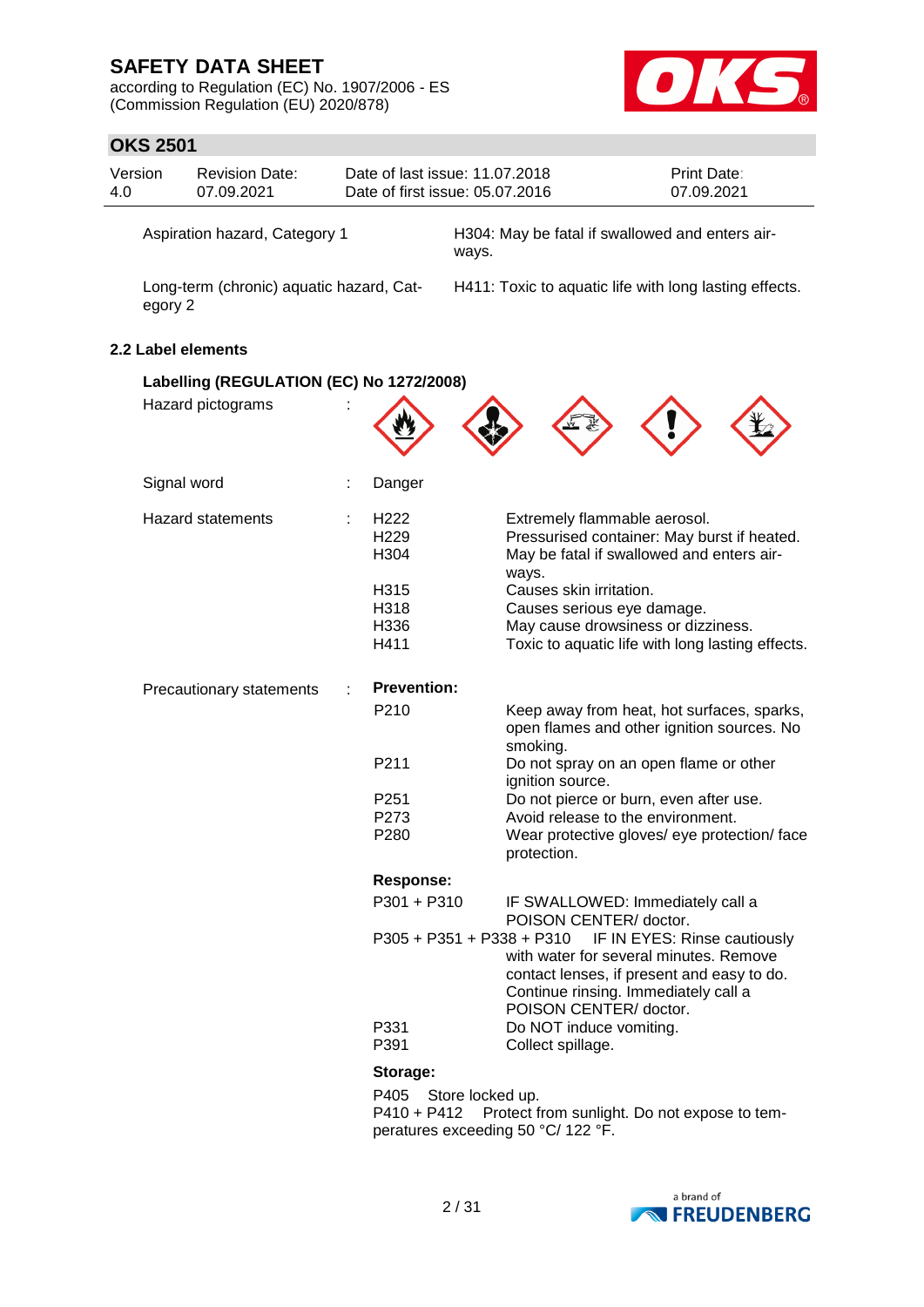according to Regulation (EC) No. 1907/2006 - ES (Commission Regulation (EU) 2020/878)



## **OKS 2501**

| Version | <b>Revision Date:</b> | Date of last issue: 11.07.2018  | <b>Print Date:</b> |
|---------|-----------------------|---------------------------------|--------------------|
| 4.0     | 07.09.2021            | Date of first issue: 05.07.2016 | 07.09.2021         |

#### **Hazardous components which must be listed on the label:**

Hydrocarbons, C6-C7, n-alkanes, isoalkanes, cyclics, <5% n-hexane

calcium dihydroxide

#### **Additional Labelling**

| <b>EUH208</b> | Contains Molybdenum trioxide, reaction products with bis[O,O-bis(2-ethylhexyl)]<br>hydrogen dithiophosphate. May produce an allergic reaction. |
|---------------|------------------------------------------------------------------------------------------------------------------------------------------------|
| <b>EUH211</b> | Warning! Hazardous respirable droplets may be formed when sprayed. Do not<br>breathe spray or mist.                                            |

#### **2.3 Other hazards**

This substance/mixture contains no components considered to be either persistent, bioaccumulative and toxic (PBT), or very persistent and very bioaccumulative (vPvB) at levels of 0.1% or higher.

Ecological information: The substance/mixture does not contain components considered to have endocrine disrupting properties according to REACH Article 57(f) or Commission Delegated regulation (EU) 2017/2100 or Commission Regulation (EU) 2018/605 at levels of 0.1% or higher.

Toxicological information: The substance/mixture does not contain components considered to have endocrine disrupting properties according to REACH Article 57(f) or Commission Delegated regulation (EU) 2017/2100 or Commission Regulation (EU) 2018/605 at levels of 0.1% or higher.

### **SECTION 3: Composition/information on ingredients**

#### **3.2 Mixtures**

Chemical nature : Active substance with propellant Synthetic hydrocarbon oil solid lubricant

#### **Components**

| Chemical name                                                           | CAS-No.<br>EC-No.                             | Classification                                                                                                    | specific concen-<br>tration limit | Concentration<br>(% w/w) |
|-------------------------------------------------------------------------|-----------------------------------------------|-------------------------------------------------------------------------------------------------------------------|-----------------------------------|--------------------------|
|                                                                         |                                               |                                                                                                                   | M-Factor                          |                          |
|                                                                         | Index-No.                                     |                                                                                                                   | <b>Notes</b>                      |                          |
|                                                                         | <b>Registration number</b>                    |                                                                                                                   | Acute toxicity                    |                          |
|                                                                         |                                               |                                                                                                                   | estimate                          |                          |
| Hydrocarbons, C6-C7,<br>n-alkanes, isoalkanes,<br>cyclics, <5% n-hexane | 921-024-6<br>01-2119475514-35-<br><b>XXXX</b> | Flam. Lig.2; H225<br>Skin Irrit.2; H315<br><b>STOT SE3; H336</b><br>Asp. Tox.1; H304<br>Aquatic Chronic2;<br>H411 |                                   | $>= 30 - 50$             |
| calcium dihydroxide                                                     | 1305-62-0<br>215-137-3                        | Skin Irrit.2; H315<br>Eye Dam.1; H318                                                                             |                                   | $>= 3 - < 10$            |

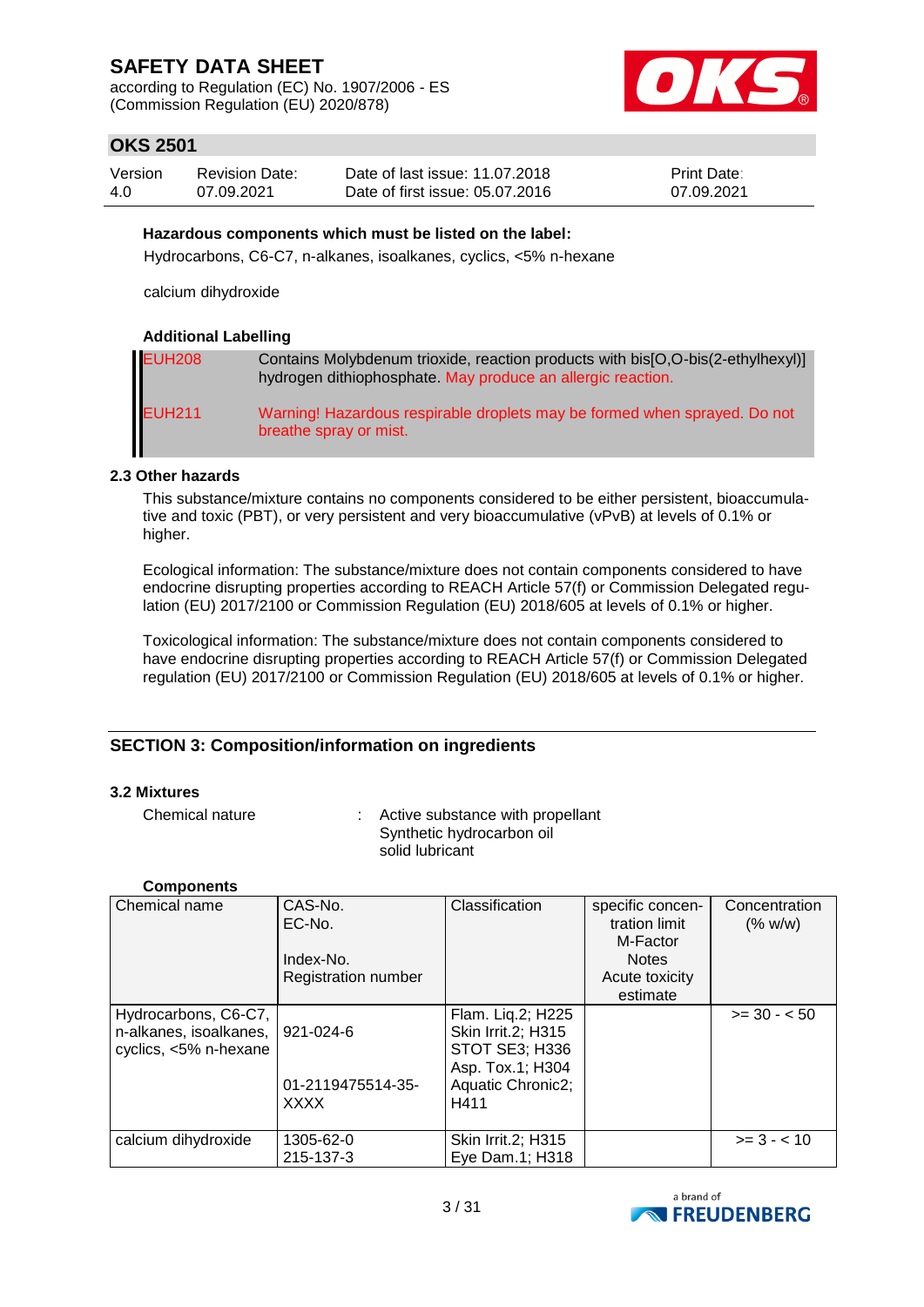according to Regulation (EC) No. 1907/2006 - ES (Commission Regulation (EU) 2020/878)



## **OKS 2501**

| Version<br>4.0                                                               | <b>Revision Date:</b><br>07.09.2021                                     |                                                                             | Date of last issue: 11.07.2018<br>Date of first issue: 05.07.2016                                                 | Print Date:<br>07.09.2021     |                 |
|------------------------------------------------------------------------------|-------------------------------------------------------------------------|-----------------------------------------------------------------------------|-------------------------------------------------------------------------------------------------------------------|-------------------------------|-----------------|
|                                                                              |                                                                         | 01-2119475151-45-<br><b>XXXX</b>                                            | STOT SE3; H335                                                                                                    |                               |                 |
| C18 unsaturated)<br>propane-1,3-<br>diaminium di[(9Z)-<br>octadec-9-enoate]  | Amines, N-C16-C18-<br>alkyl-(evennumbered,                              | 800-362-7<br>01-2119974117-33-<br><b>XXXX</b>                               | Skin Irrit.2; H315<br>Eye Irrit.2; H319<br>STOT RE2; H373<br>Aquatic Acute1;<br>H400<br>Aquatic Chronic2;<br>H411 | M-Factor: 10/1                | $>= 1 - 2.5$    |
| bis[O,O-bis(2-<br>dithiophosphate                                            | Molybdenum trioxide,<br>reaction products with<br>ethylhexyl)] hydrogen | 947-946-9<br>01-2120772600-59-<br><b>XXXX</b>                               | Skin Irrit.2; H315<br>Skin Sens.1B;<br>H317<br>Aquatic Chronic4;<br>H413                                          |                               | $>= 0.1 - 0.25$ |
|                                                                              |                                                                         | Substances with a workplace exposure limit :                                |                                                                                                                   |                               |                 |
| butane                                                                       |                                                                         | 106-97-8<br>203-448-7<br>601-004-00-0                                       | Flam. Gas1A;<br>H <sub>220</sub><br>Press. GasCompr.<br>Gas; H280                                                 | Note U (table<br>3.1), Note C | $>= 20 - < 30$  |
| propane                                                                      |                                                                         | 74-98-6<br>200-827-9<br>601-003-00-5<br>01-2119486944-21-<br><b>XXXX</b>    | Flam. Gas1A;<br>H <sub>220</sub><br>Press. GasCompr.<br>Gas; H280                                                 | Note U (table<br>3.1)         | $>= 10 - 20$    |
| titanium dioxide; [in<br>ing 1 % or more of<br>namic diameter ≤ 10<br>$µm$ ] | powder form contain-<br>particles with aerody-                          | 13463-67-7<br>236-675-5<br>022-006-00-2<br>01-2119489379-17-<br><b>XXXX</b> | Not classified                                                                                                    | Note 10, Note V,<br>Note W    | $>= 1 - 10$     |
| $N, N'$ -<br>ethylene-<br>di(stearamide)                                     |                                                                         | 110-30-5<br>203-755-6<br>01-2119487304-36-<br><b>XXXX</b>                   | Not classified                                                                                                    |                               | $>= 1 - 10$     |

For explanation of abbreviations see section 16.

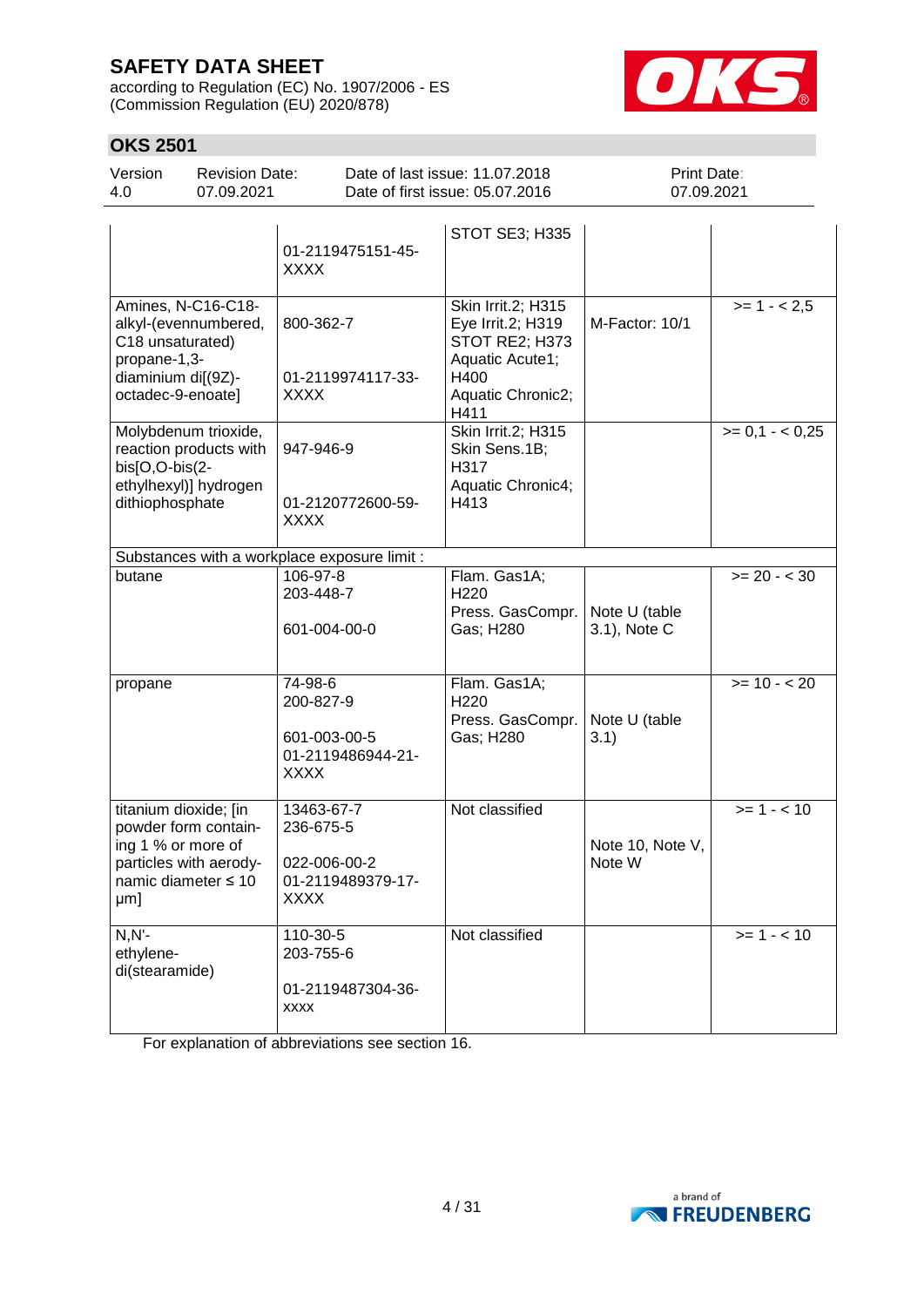according to Regulation (EC) No. 1907/2006 - ES (Commission Regulation (EU) 2020/878)



## **OKS 2501**

| Version | <b>Revision Date:</b> | Date of last issue: 11.07.2018  | <b>Print Date:</b> |
|---------|-----------------------|---------------------------------|--------------------|
| 4.0     | 07.09.2021            | Date of first issue: 05.07.2016 | 07.09.2021         |

#### **SECTION 4: First aid measures**

### **4.1 Description of first aid measures** If inhaled  $\blacksquare$  : Call a physician or poison control centre immediately. Remove person to fresh air. If signs/symptoms continue, get medical attention. Keep patient warm and at rest. If unconscious, place in recovery position and seek medical advice. Keep respiratory tract clear. If breathing is irregular or stopped, administer artificial respiration. In case of skin contact : Take off all contaminated clothing immediately. Get medical attention immediately if irritation develops and persists. Wash clothing before reuse. Thoroughly clean shoes before reuse. Wash off immediately with plenty of water. In case of eye contact : Rinse immediately with plenty of water, also under the eyelids, for at least 10 minutes. Get medical attention immediately. If swallowed : Move the victim to fresh air. If accidentally swallowed obtain immediate medical attention. Keep respiratory tract clear. Do NOT induce vomiting. Rinse mouth with water. Aspiration hazard if swallowed - can enter lungs and cause damage. **4.2 Most important symptoms and effects, both acute and delayed** Symptoms : Inhalation may provoke the following symptoms: Unconsciousness **Dizziness Drowsiness** Headache Nausea **Tiredness** Skin contact may provoke the following symptoms: Erythema Allergic appearance Aspiration may cause pulmonary oedema and pneumonitis.

Risks : Central nervous system depression Risk of product entering the lungs on vomiting after ingestion. Health injuries may be delayed. Causes skin irritation. May cause an allergic skin reaction.

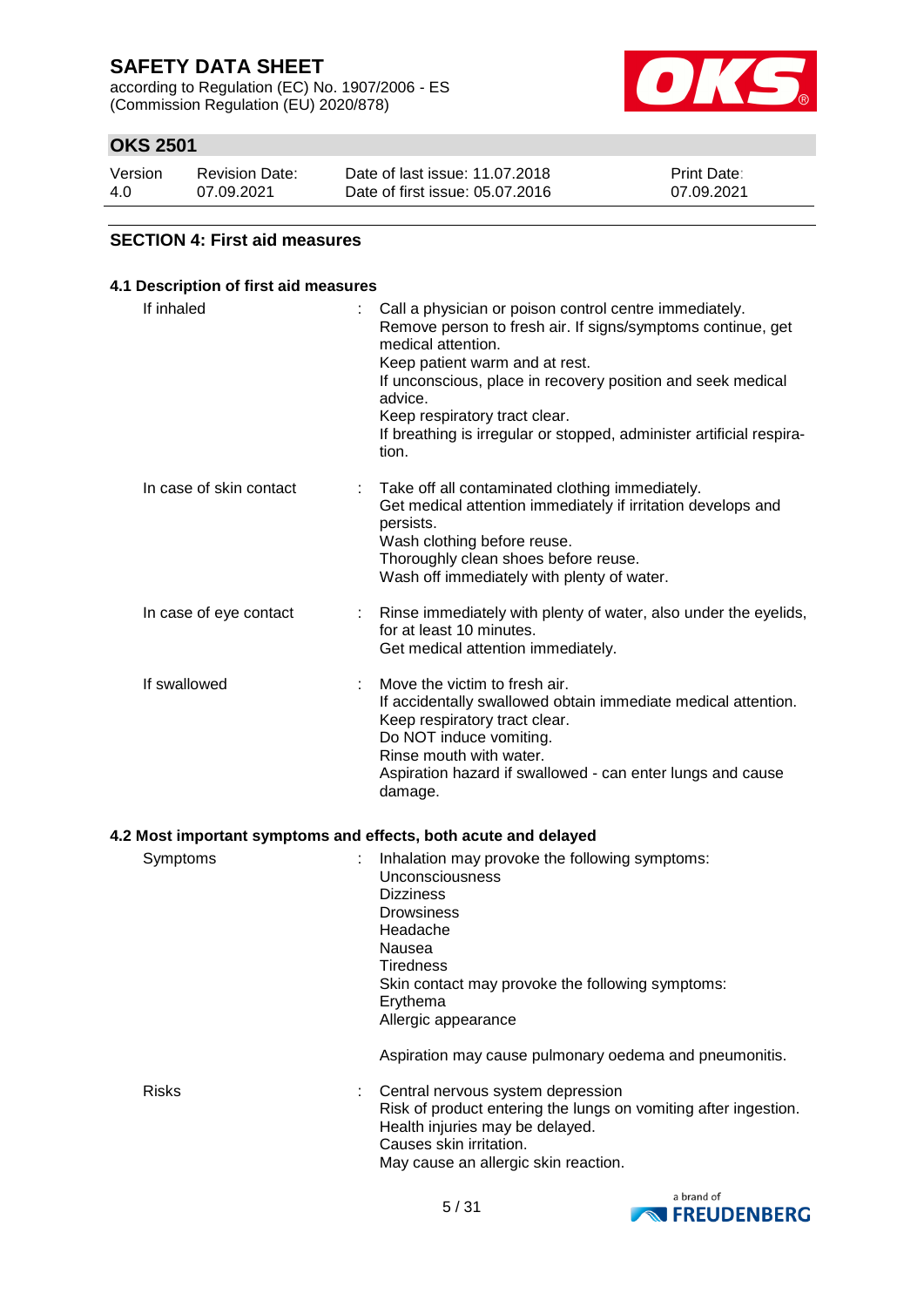according to Regulation (EC) No. 1907/2006 - ES (Commission Regulation (EU) 2020/878)



## **OKS 2501**

| Version | Revision Date: | Date of last issue: 11.07.2018  | <b>Print Date:</b> |
|---------|----------------|---------------------------------|--------------------|
| 4.0     | 07.09.2021     | Date of first issue: 05.07.2016 | 07.09.2021         |

#### **4.3 Indication of any immediate medical attention and special treatment needed**

Treatment : The first aid procedure should be established in consultation with the doctor responsible for industrial medicine. Treat symptomatically.

### **SECTION 5: Firefighting measures**

### **5.1 Extinguishing media**

| Suitable extinguishing media : ABC powder |                         |
|-------------------------------------------|-------------------------|
| Unsuitable extinguishing<br>media         | : High volume water jet |

#### **5.2 Special hazards arising from the substance or mixture**

| Specific hazards during fire-<br>fighting          | -100 | Fire Hazard<br>Do not let product enter drains.<br>Contains gas under pressure; may explode if heated.<br>Beware of vapours accumulating to form explosive concentra-<br>tions. Vapours can accumulate in low areas. |
|----------------------------------------------------|------|----------------------------------------------------------------------------------------------------------------------------------------------------------------------------------------------------------------------|
| Hazardous combustion prod- :<br>ucts               |      | Carbon oxides<br>Nitrogen oxides (NOx)<br>Oxides of phosphorus<br>Metal oxides                                                                                                                                       |
| 5.3 Advice for firefighters                        |      |                                                                                                                                                                                                                      |
| Special protective equipment :<br>for firefighters |      | In the event of fire, wear self-contained breathing apparatus.<br>Use personal protective equipment. Exposure to decomposi-<br>tion products may be a hazard to health.                                              |
| Further information                                |      | Standard procedure for chemical fires.<br>Collect contaminated fire extinguishing water separately. This<br>must not be discharged into drains.<br>Cool containers/tanks with water spray.                           |

## **SECTION 6: Accidental release measures**

#### **6.1 Personal precautions, protective equipment and emergency procedures**

| Personal precautions | : Evacuate personnel to safe areas.                        |
|----------------------|------------------------------------------------------------|
|                      | Ensure adequate ventilation.                               |
|                      | Remove all sources of ignition.                            |
|                      | Do not breathe vapours or spray mist.                      |
|                      | Do not breathe dust/ fume/ gas/ mist/ vapours/ spray.      |
|                      | Refer to protective measures listed in sections 7 and 8.   |
|                      | Only qualified personnel equipped with suitable protective |

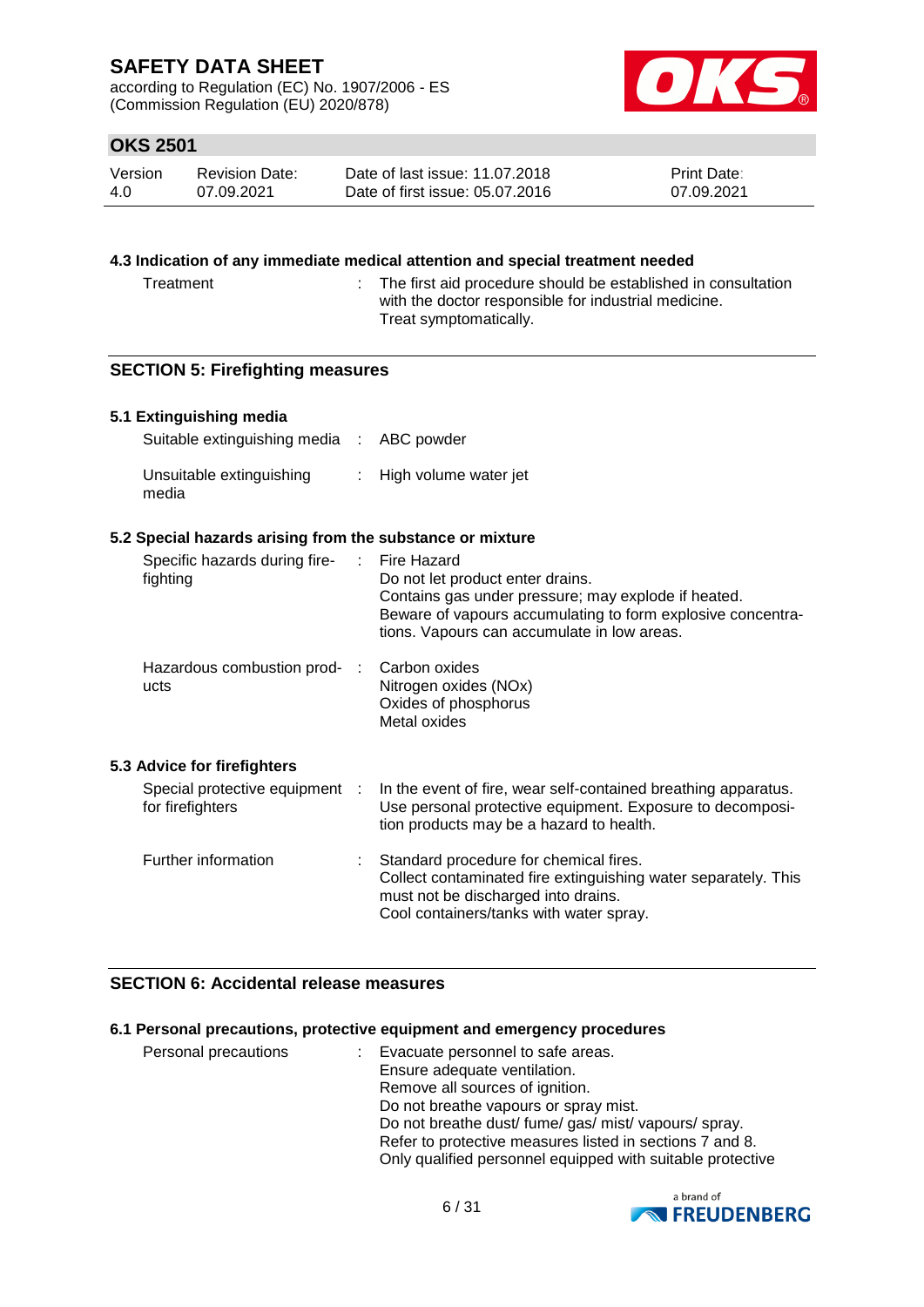according to Regulation (EC) No. 1907/2006 - ES (Commission Regulation (EU) 2020/878)



## **OKS 2501**

| Version<br>4.0 | <b>Revision Date:</b><br>07.09.2021  |    | Date of last issue: 11.07.2018<br>Date of first issue: 05.07.2016                                                                                                                                                                                                                                                                       | Print Date:<br>07.09.2021 |
|----------------|--------------------------------------|----|-----------------------------------------------------------------------------------------------------------------------------------------------------------------------------------------------------------------------------------------------------------------------------------------------------------------------------------------|---------------------------|
|                |                                      |    | equipment may intervene.                                                                                                                                                                                                                                                                                                                |                           |
|                | <b>6.2 Environmental precautions</b> |    |                                                                                                                                                                                                                                                                                                                                         |                           |
|                | Environmental precautions            | ÷. | Do not allow contact with soil, surface or ground water.<br>Prevent further leakage or spillage if safe to do so.<br>If the product contaminates rivers and lakes or drains inform<br>respective authorities.                                                                                                                           |                           |
|                |                                      |    | 6.3 Methods and material for containment and cleaning up                                                                                                                                                                                                                                                                                |                           |
|                | Methods for cleaning up              |    | Contain spillage, and then collect with non-combustible ab-<br>sorbent material, (e.g. sand, earth, diatomaceous earth, ver-<br>miculite) and place in container for disposal according to local<br>/ national regulations (see section 13).<br>Keep in suitable, closed containers for disposal.<br>Non-sparking tools should be used. |                           |

## **6.4 Reference to other sections**

For personal protection see section 8.

## **SECTION 7: Handling and storage**

### **7.1 Precautions for safe handling**

| Advice on safe handling | $\mathbb{R}^n$ | Do not use in areas without adequate ventilation.<br>Do not breathe vapours or spray mist.<br>In case of insufficient ventilation, wear suitable respiratory<br>equipment.<br>Avoid contact with skin and eyes.<br>For personal protection see section 8.<br>Keep away from fire, sparks and heated surfaces.<br>Persons with a history of skin sensitisation problems or asth-<br>ma, allergies, chronic or recurrent respiratory disease should<br>not be employed in any process in which this mixture is being<br>used.<br>Smoking, eating and drinking should be prohibited in the ap-<br>plication area.<br>Wash hands and face before breaks and immediately after<br>handling the product.<br>Do not get in eyes or mouth or on skin.<br>Do not get on skin or clothing.<br>Do not ingest.<br>Do not use sparking tools.<br>These safety instructions also apply to empty packaging which<br>may still contain product residues.<br>Pressurized container: protect from sunlight and do not ex-<br>pose to temperatures exceeding 50 °C. Do not pierce or burn,<br>even after use. |
|-------------------------|----------------|--------------------------------------------------------------------------------------------------------------------------------------------------------------------------------------------------------------------------------------------------------------------------------------------------------------------------------------------------------------------------------------------------------------------------------------------------------------------------------------------------------------------------------------------------------------------------------------------------------------------------------------------------------------------------------------------------------------------------------------------------------------------------------------------------------------------------------------------------------------------------------------------------------------------------------------------------------------------------------------------------------------------------------------------------------------------------------------------|
| Hygiene measures        |                | Wash face, hands and any exposed skin thoroughly after<br>handling.                                                                                                                                                                                                                                                                                                                                                                                                                                                                                                                                                                                                                                                                                                                                                                                                                                                                                                                                                                                                                        |

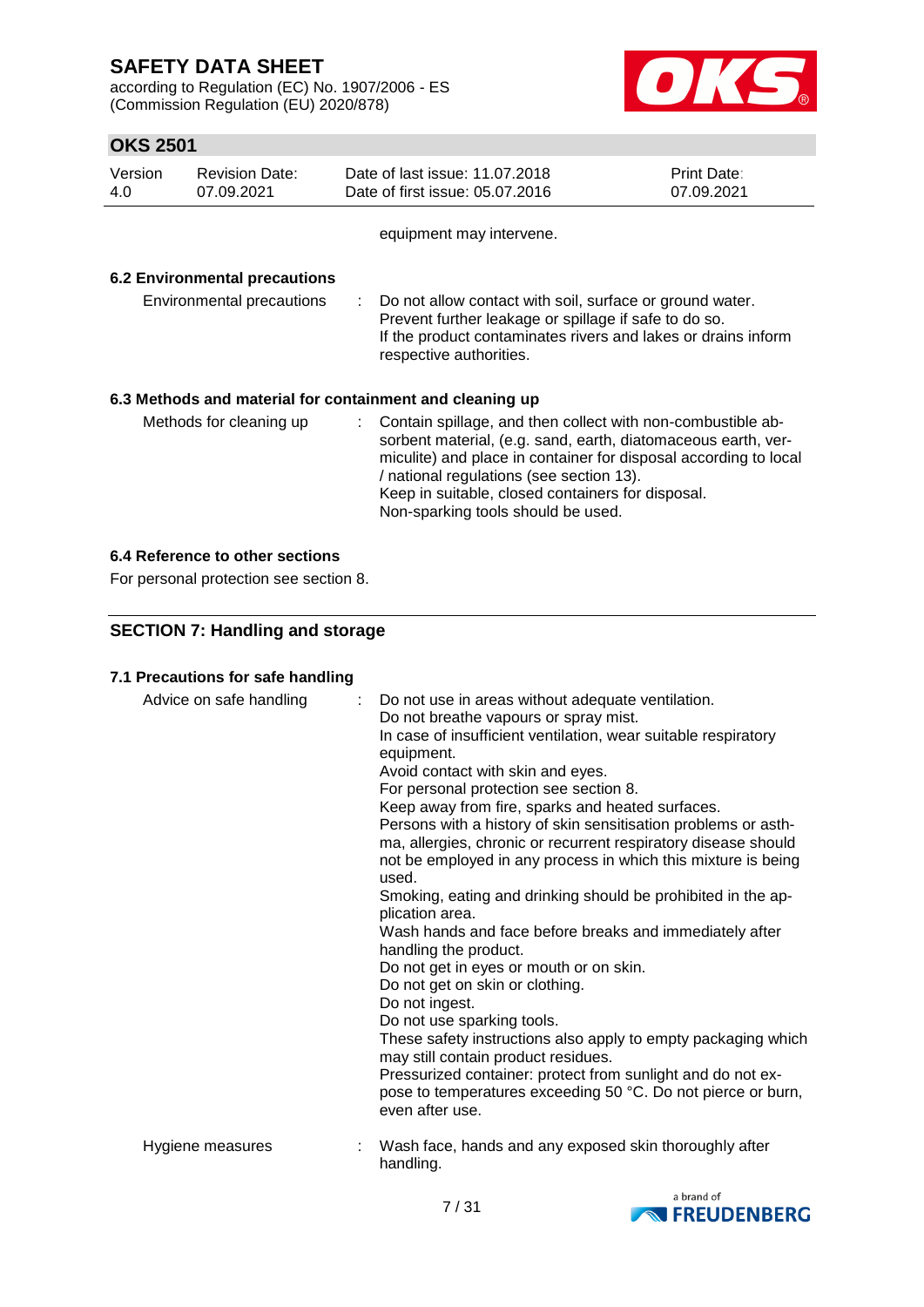according to Regulation (EC) No. 1907/2006 - ES (Commission Regulation (EU) 2020/878)



## **OKS 2501**

| Version | <b>Revision Date:</b> | Date of last issue: 11.07.2018  | <b>Print Date:</b> |
|---------|-----------------------|---------------------------------|--------------------|
| 4.0     | 07.09.2021            | Date of first issue: 05.07.2016 | 07.09.2021         |

#### **7.2 Conditions for safe storage, including any incompatibilities**

| Requirements for storage<br>areas and containers | BEWARE: Aerosol is pressurized. Keep away from direct sun<br>exposure and temperatures over 50 °C. Do not open by force<br>or throw into fire even after use. Do not spray on flames or<br>red-hot objects. Store in accordance with the particular na-<br>tional regulations. |
|--------------------------------------------------|--------------------------------------------------------------------------------------------------------------------------------------------------------------------------------------------------------------------------------------------------------------------------------|
| 7.3 Specific end use(s)                          |                                                                                                                                                                                                                                                                                |
| Specific use(s)                                  | Specific instructions for handling, not required.                                                                                                                                                                                                                              |

## **SECTION 8: Exposure controls/personal protection**

### **8.1 Control parameters**

### **Occupational Exposure Limits**

| Components                                                                                                                     | CAS-No.                         | Value type (Form<br>of exposure)    | Control parameters | <b>Basis</b>                        |
|--------------------------------------------------------------------------------------------------------------------------------|---------------------------------|-------------------------------------|--------------------|-------------------------------------|
| butane                                                                                                                         | 106-97-8                        | VLA-ED (gas)                        | 1.000 ppm          | ES VLA<br>$(2013 - 02 - 22)$        |
| propane                                                                                                                        | 74-98-6                         | VLA-ED                              | 1.000 ppm          | <b>ES VLA</b><br>$(2011 - 03 - 03)$ |
| titanium dioxide; [in<br>powder form con-<br>taining 1 % or<br>more of particles<br>with aerodynamic<br>diameter $\leq 10$ µm] | 13463-67-7                      | VLA-ED                              | 10 mg/m3           | <b>ES VLA</b><br>$(2006 - 01 - 01)$ |
| calcium dihydrox-<br>ide                                                                                                       | 1305-62-0                       | <b>TWA (Respirable</b><br>fraction) | 1 $mg/m3$          | 2017/164/EU<br>$(2017 - 02 - 01)$   |
|                                                                                                                                | Further information: Indicative |                                     |                    |                                     |
|                                                                                                                                |                                 | STEL (Respira-<br>ble fraction)     | $4$ mg/m $3$       | 2017/164/EU<br>$(2017 - 02 - 01)$   |
|                                                                                                                                |                                 | Further information: Indicative     |                    |                                     |
|                                                                                                                                |                                 | VLA-ED (respira-<br>ble fraction)   | 1 $mg/m3$          | <b>ES VLA</b><br>$(2018-02-19)$     |
|                                                                                                                                |                                 | VLA-EC (respira-<br>ble fraction)   | $4$ mg/m $3$       | <b>ES VLA</b><br>$(2018 - 02 - 19)$ |
| $N, N'$ -<br>ethylene-<br>di(stearamide)                                                                                       | 110-30-5                        | VLA-ED                              | $10$ mg/m $3$      | <b>ES VLA</b><br>$(2012 - 01 - 01)$ |

#### **Derived No Effect Level (DNEL) according to Regulation (EC) No. 1907/2006:**

| Substance name                                                    | End Use        | Exposure routes | Potential health ef-          | Value               |
|-------------------------------------------------------------------|----------------|-----------------|-------------------------------|---------------------|
|                                                                   |                |                 | fects                         |                     |
| Hydrocarbons, C6-<br>C7, n-alkanes, isoal-<br>kanes, cyclics, <5% | <b>Workers</b> | Skin contact    | Long-term systemic<br>effects | 773 mg/kg<br>bw/day |

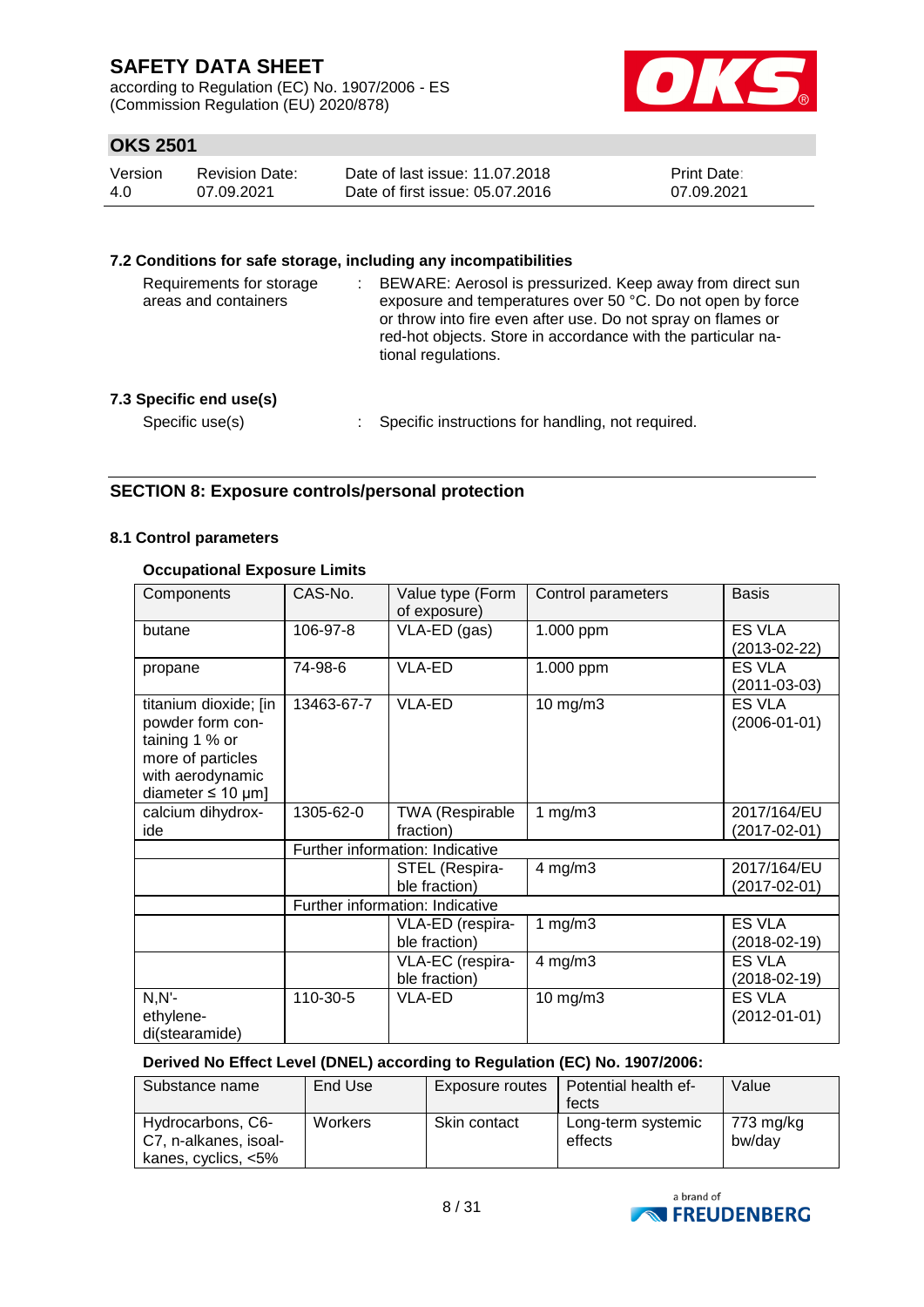according to Regulation (EC) No. 1907/2006 - ES (Commission Regulation (EU) 2020/878)



## **OKS 2501**

| Version |  |
|---------|--|
| 4.0     |  |

Revision Date: 07.09.2021

Date of last issue: 11.07.2018 Date of first issue: 05.07.2016 Print Date: 07.09.2021

| n-hexane                                                                                                                    |                |              |                               |                       |
|-----------------------------------------------------------------------------------------------------------------------------|----------------|--------------|-------------------------------|-----------------------|
|                                                                                                                             | <b>Workers</b> | Inhalation   | Long-term systemic<br>effects | 2035 mg/m3            |
| titanium dioxide; [in<br>powder form contain-<br>ing 1 % or more of<br>particles with aerody-<br>namic diameter ≤ 10<br>µm] | Workers        | Inhalation   | Long-term local ef-<br>fects  | 10 mg/m3              |
| Benzene, mono-C10-<br>13-alkyl derivs., distn.<br>residues                                                                  | Workers        | Inhalation   | Long-term systemic<br>effects | $3,2$ mg/m $3$        |
|                                                                                                                             | <b>Workers</b> | Skin contact | Long-term systemic<br>effects | 4,3 mg/kg<br>bw/day   |
| calcium dihydroxide                                                                                                         | Workers        | Inhalation   | Long-term local ef-<br>fects  | 1 mg/m $\overline{3}$ |
|                                                                                                                             | Workers        | Inhalation   | Acute local effects           | $4$ mg/m $3$          |
| Amines, N-C16-C18-<br>alkyl-(evennumbered,<br>C18 unsaturated)<br>propane-1,3-<br>diaminium di[(9Z)-<br>octadec-9-enoate]   | Workers        | Skin contact | Long-term systemic<br>effects | $0.04$ mg/kg          |
|                                                                                                                             | <b>Workers</b> | Inhalation   | Long-term systemic<br>effects | $0,29$ mg/m $3$       |
| Molybdenum trioxide,<br>reaction products with<br>bis[O,O-bis(2-<br>ethylhexyl)] hydrogen<br>dithiophosphate                | Workers        | Inhalation   | Long-term systemic<br>effects | 4,93 mg/m3            |
|                                                                                                                             | Workers        | Dermal       | Long-term systemic<br>effects | $1,4$ mg/kg<br>bw/day |

#### **Predicted No Effect Concentration (PNEC) according to Regulation (EC) No. 1907/2006:**

| Substance name                                                                                                            | <b>Environmental Compartment</b>                          | Value         |
|---------------------------------------------------------------------------------------------------------------------------|-----------------------------------------------------------|---------------|
| titanium dioxide; [in powder form<br>containing 1 % or more of parti-<br>cles with aerodynamic diameter ≤<br>$10 \mu m$ ] | Fresh water                                               | $0,184$ mg/l  |
|                                                                                                                           | Intermittent use/release                                  | $0,193$ mg/l  |
|                                                                                                                           | Marine water                                              | $0,0184$ mg/l |
|                                                                                                                           | Sewage treatment plant                                    | 100 mg/l      |
|                                                                                                                           | Marine sediment                                           | $100$ mg/l    |
|                                                                                                                           | Fresh water sediment                                      | 1000 mg/l     |
|                                                                                                                           | Soil                                                      | 100 mg/l      |
| Benzene, mono-C10-13-alkyl<br>derivs., distn. residues                                                                    | Fresh water                                               | $0,001$ mg/l  |
|                                                                                                                           | Intermittent use/release                                  | $0,001$ mg/l  |
|                                                                                                                           | Marine water                                              | $0$ mg/l      |
|                                                                                                                           | Microbiological Activity in Sewage Treat-<br>ment Systems | $2$ mg/l      |
|                                                                                                                           | Fresh water sediment                                      | 1,65 mg/kg    |

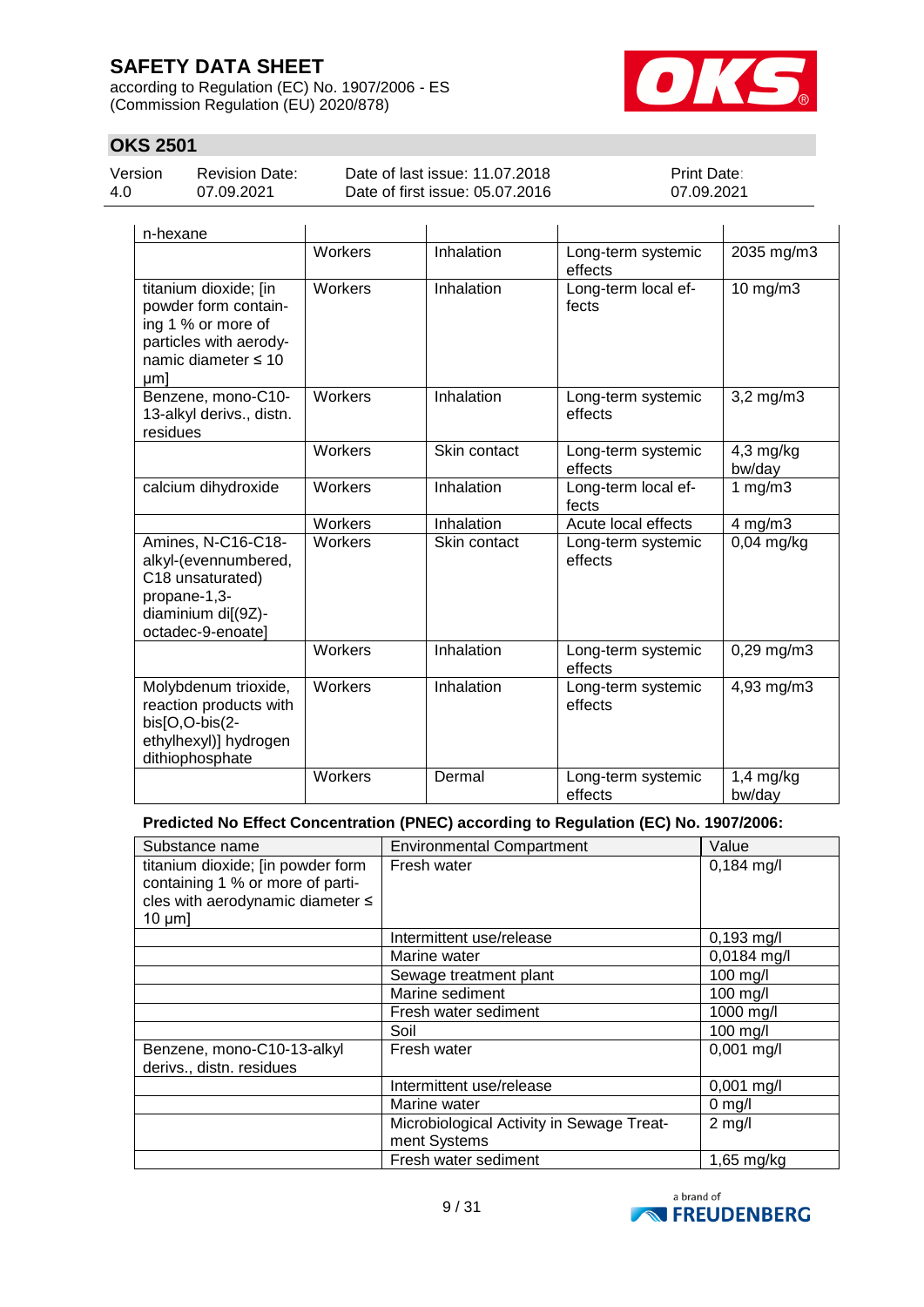according to Regulation (EC) No. 1907/2006 - ES (Commission Regulation (EU) 2020/878)



## **OKS 2501**

| Version | <b>Revision Date:</b> | Date of last issue: 11.07.2018  | <b>Print Date:</b> |
|---------|-----------------------|---------------------------------|--------------------|
| 4.0     | 07.09.2021            | Date of first issue: 05.07.2016 | 07.09.2021         |

|                                                                                                                     | Marine sediment                                           | $0,165$ mg/kg       |
|---------------------------------------------------------------------------------------------------------------------|-----------------------------------------------------------|---------------------|
|                                                                                                                     | Soil                                                      | $0,329$ mg/kg       |
| calcium dihydroxide                                                                                                 | Fresh water                                               | $0,49$ mg/l         |
|                                                                                                                     | Marine water                                              | $0,32 \text{ mg/l}$ |
|                                                                                                                     | Intermittent use/release                                  | $0,49$ mg/l         |
|                                                                                                                     | Microbiological Activity in Sewage Treat-<br>ment Systems | $3$ mg/l            |
|                                                                                                                     | Soil                                                      | 1080 mg/kg          |
| Amines, N-C16-C18-alkyl-<br>(evennumbered, C18 unsaturat-<br>ed) propane-1,3-diaminium<br>di[(9Z)-octadec-9-enoate] | Fresh water                                               | 0,00638 mg/l        |
|                                                                                                                     | Marine water                                              | 0,000638 mg/l       |
|                                                                                                                     | Intermittent use/release                                  | 0,00509 mg/l        |
|                                                                                                                     | Microbiological Activity in Sewage Treat-<br>ment Systems | 98,6 mg/l           |
|                                                                                                                     | Fresh water sediment                                      | 204 mg/kg           |
|                                                                                                                     | Marine sediment                                           | 20,4 mg/kg          |
|                                                                                                                     | Soil                                                      | 9,93 mg/kg          |

#### **8.2 Exposure controls**

#### **Engineering measures**

Use only in an area equipped with explosion proof exhaust ventilation. Handle only in a place equipped with local exhaust (or other appropriate exhaust).

### **Personal protective equipment**

| Eye protection                                                        | Tightly fitting safety goggles                                                                                                                                                                                                                                                                                                              |
|-----------------------------------------------------------------------|---------------------------------------------------------------------------------------------------------------------------------------------------------------------------------------------------------------------------------------------------------------------------------------------------------------------------------------------|
| Hand protection<br>Material<br>Break through time<br>Protective index | butyl-rubber<br>$> 10$ min<br>Class 1                                                                                                                                                                                                                                                                                                       |
| Remarks                                                               | Wear protective gloves. The break through time depends<br>amongst other things on the material, the thickness and the<br>type of glove and therefore has to be measured for each<br>case.<br>The selected protective gloves have to satisfy the specifica-<br>tions of Regulation (EU) 2016/425 and the standard EN 374<br>derived from it. |
| Respiratory protection                                                | Use respiratory protection unless adequate local exhaust<br>ventilation is provided or exposure assessment demonstrates<br>that exposures are within recommended exposure guidelines.<br>Short term only                                                                                                                                    |
| Filter type                                                           | Filter type A-P                                                                                                                                                                                                                                                                                                                             |
| Protective measures                                                   | The type of protective equipment must be selected according<br>to the concentration and amount of the dangerous substance<br>at the specific workplace.                                                                                                                                                                                     |

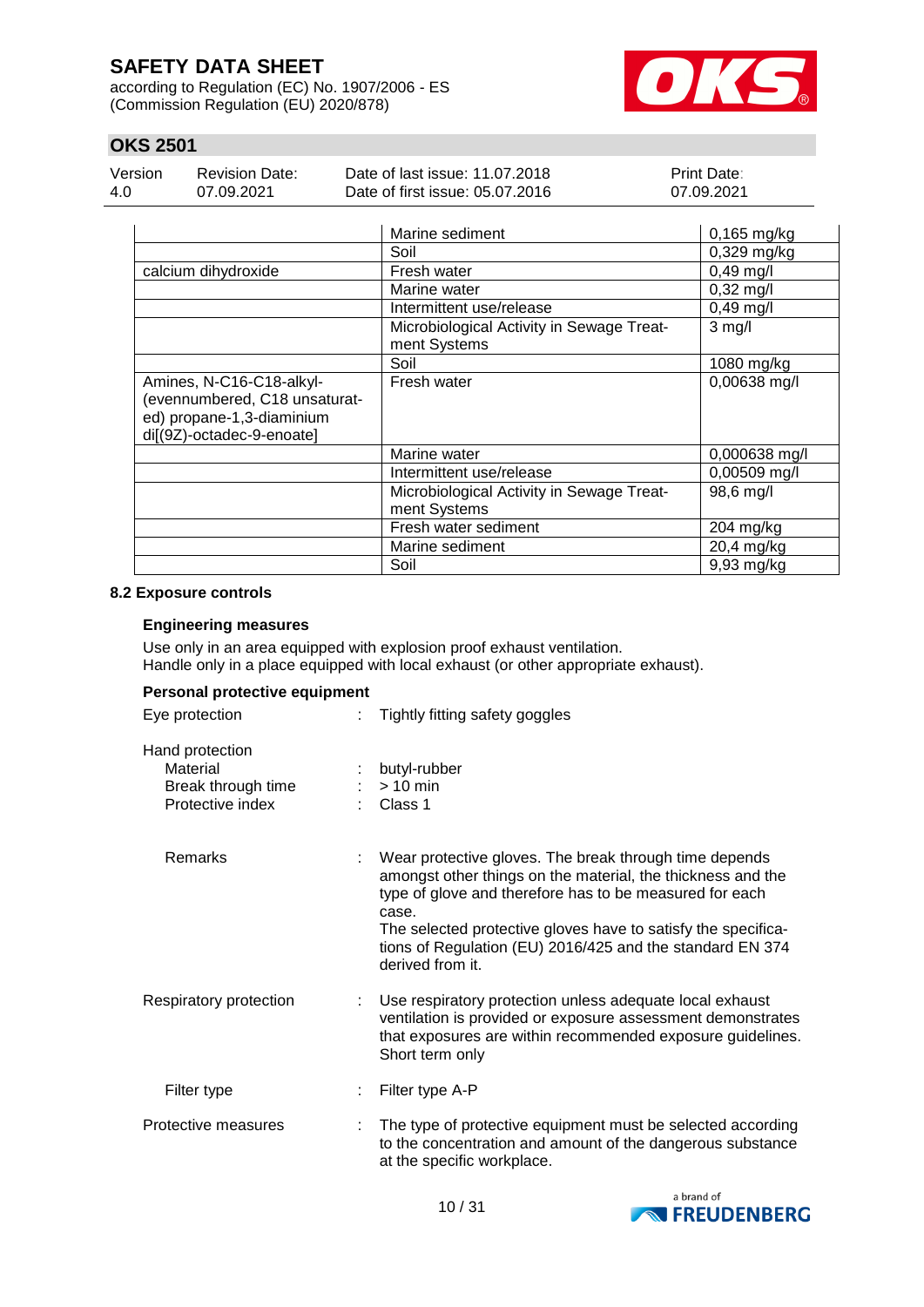according to Regulation (EC) No. 1907/2006 - ES (Commission Regulation (EU) 2020/878)



## **OKS 2501**

| Version | Revision Date: | Date of last issue: 11.07.2018  | <b>Print Date:</b> |
|---------|----------------|---------------------------------|--------------------|
| -4.0    | 07.09.2021     | Date of first issue: 05.07.2016 | 07.09.2021         |

Choose body protection in relation to its type, to the concentration and amount of dangerous substances, and to the specific work-place.

### **SECTION 9: Physical and chemical properties**

### **9.1 Information on basic physical and chemical properties**

| Physical state                                              |           | aerosol                                                       |
|-------------------------------------------------------------|-----------|---------------------------------------------------------------|
| Colour                                                      |           | white                                                         |
| Odour                                                       |           | solvent-like                                                  |
| <b>Odour Threshold</b>                                      | ÷         | No data available                                             |
|                                                             |           |                                                               |
| Melting point/range                                         | ÷.        | No data available                                             |
| Boiling point/boiling range                                 | t.        | $-20$ °C (1.013 hPa)                                          |
| Flammability                                                | ÷         | Not applicable                                                |
| Upper explosion limit / Upper<br>flammability limit         | $\sim 10$ | 15 %(V)                                                       |
| Lower explosion limit / Lower :<br>flammability limit       |           | $0,6\%$ (V)                                                   |
| Flash point                                                 | ł.        | $-20 °C$<br>Method: Abel-Pensky, closed cup                   |
| Auto-ignition temperature                                   | ÷.        | No data available                                             |
| Decomposition temperature<br>Decomposition tempera-<br>ture | ÷.        | No data available                                             |
| pH                                                          | ÷         | Not applicable<br>substance/mixture is non-soluble (in water) |
| Viscosity<br>Viscosity, dynamic                             | ÷.        | No data available                                             |
| Viscosity, kinematic                                        | ÷         | $<$ 20,5 mm2/s (40 °C)                                        |
| Solubility(ies)<br>Water solubility                         | ÷         | insoluble                                                     |

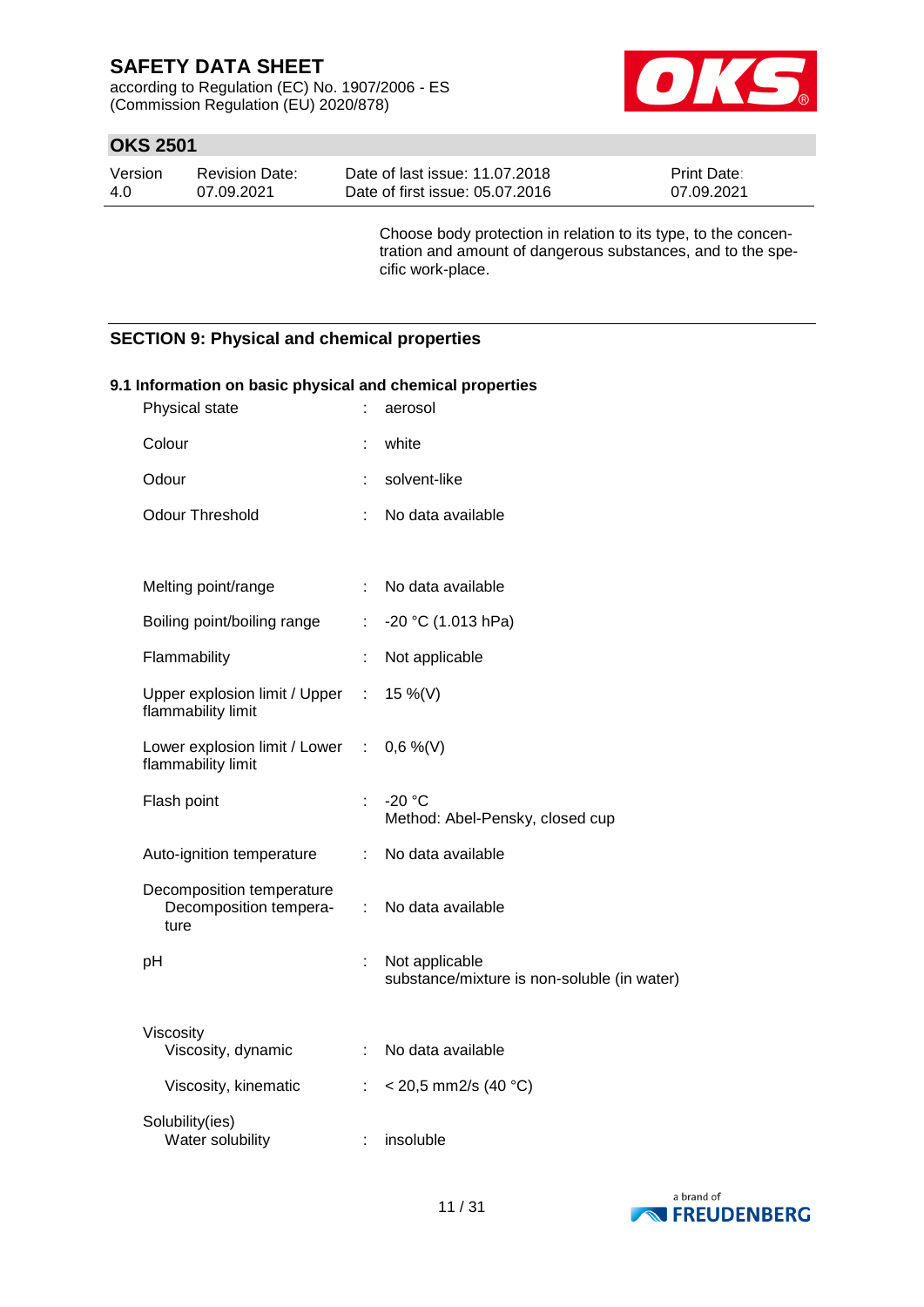according to Regulation (EC) No. 1907/2006 - ES (Commission Regulation (EU) 2020/878)



## **OKS 2501**

| Version<br><b>Revision Date:</b><br>07.09.2021<br>4.0 |                                                                                                 | Date of last issue: 11.07.2018<br>Date of first issue: 05.07.2016 |                       | <b>Print Date:</b><br>07.09.2021 |  |
|-------------------------------------------------------|-------------------------------------------------------------------------------------------------|-------------------------------------------------------------------|-----------------------|----------------------------------|--|
|                                                       |                                                                                                 | Solubility in other solvents                                      | $\sim 10$             | No data available                |  |
|                                                       | Partition coefficient: n-<br>octanol/water                                                      |                                                                   |                       | No data available                |  |
|                                                       |                                                                                                 | Vapour pressure                                                   |                       | 2.860 hPa (20 °C)                |  |
|                                                       | 0,775 (20 °C)<br>Relative density<br>÷<br>Reference substance: Water<br>The value is calculated |                                                                   |                       |                                  |  |
| Density                                               |                                                                                                 | ÷.                                                                | 0,78 g/cm3<br>(20 °C) |                                  |  |
|                                                       | <b>Bulk density</b>                                                                             |                                                                   |                       | No data available                |  |
|                                                       | Relative vapour density                                                                         |                                                                   |                       | No data available                |  |
|                                                       |                                                                                                 | 9.2 Other information                                             |                       |                                  |  |
|                                                       | <b>Explosives</b>                                                                               |                                                                   | ÷                     | Not explosive                    |  |
|                                                       | Oxidizing properties                                                                            |                                                                   | ÷                     | No data available                |  |
|                                                       | Self-ignition                                                                                   |                                                                   |                       | not auto-flammable               |  |
|                                                       | Metal corrosion rate                                                                            |                                                                   |                       | Not corrosive to metals          |  |
|                                                       |                                                                                                 | Evaporation rate                                                  |                       | No data available                |  |
|                                                       |                                                                                                 | Sublimation point                                                 |                       | No data available                |  |
|                                                       |                                                                                                 |                                                                   |                       |                                  |  |

### **SECTION 10: Stability and reactivity**

#### **10.1 Reactivity**

No hazards to be specially mentioned.

#### **10.2 Chemical stability**

Stable under normal conditions.

#### **10.3 Possibility of hazardous reactions**

Hazardous reactions : No dangerous reaction known under conditions of normal use.

#### **10.4 Conditions to avoid**

Conditions to avoid : Heat, flames and sparks.

#### **10.5 Incompatible materials**

| Materials to avoid | Oxidizing agents |
|--------------------|------------------|
|--------------------|------------------|



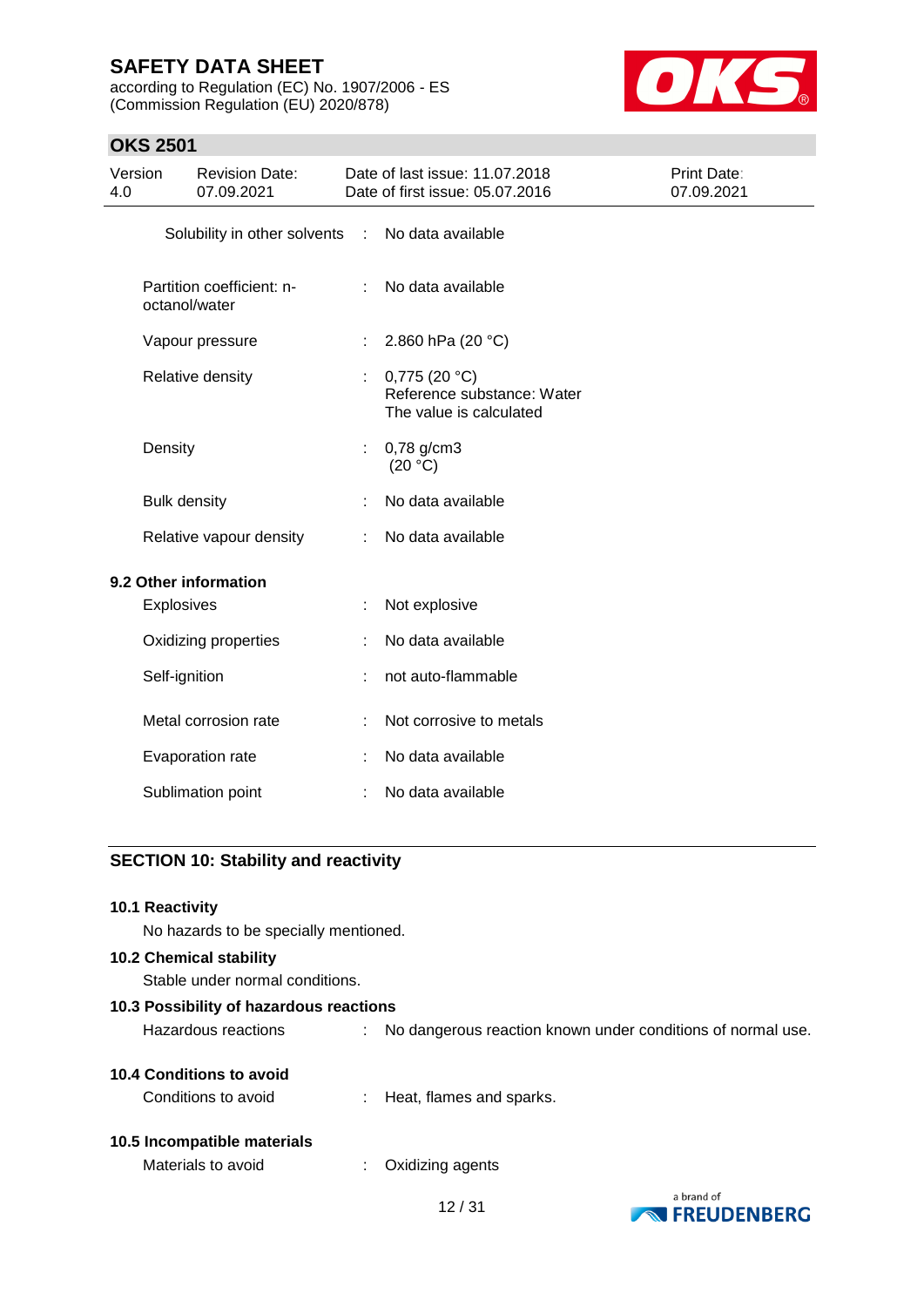according to Regulation (EC) No. 1907/2006 - ES (Commission Regulation (EU) 2020/878)



## **OKS 2501**

| Version | <b>Revision Date:</b> | Date of last issue: 11.07.2018  | <b>Print Date:</b> |
|---------|-----------------------|---------------------------------|--------------------|
| 4.0     | 07.09.2021            | Date of first issue: 05.07.2016 | 07.09.2021         |

#### **10.6 Hazardous decomposition products**

No decomposition if stored and applied as directed.

### **SECTION 11: Toxicological information**

#### **11.1 Information on toxicological effects**

#### **Acute toxicity**

| <b>Product:</b>                                                    |                                                                                                                                                                              |  |  |  |
|--------------------------------------------------------------------|------------------------------------------------------------------------------------------------------------------------------------------------------------------------------|--|--|--|
| Acute oral toxicity                                                | : Remarks: Effects due to ingestion may include:                                                                                                                             |  |  |  |
|                                                                    | Symptoms: Central nervous system depression                                                                                                                                  |  |  |  |
| Acute inhalation toxicity                                          | : Remarks: Respiration of solvent vapour may cause dizziness.                                                                                                                |  |  |  |
|                                                                    | Symptoms: Inhalation may provoke the following symptoms:,<br>Respiratory disorder, Dizziness, Drowsiness, Vomiting, Fa-<br>tique, Vertigo, Central nervous system depression |  |  |  |
| Acute dermal toxicity                                              | : Symptoms: Redness, Local irritation                                                                                                                                        |  |  |  |
| <b>Components:</b>                                                 |                                                                                                                                                                              |  |  |  |
| Hydrocarbons, C6-C7, n-alkanes, isoalkanes, cyclics, <5% n-hexane: |                                                                                                                                                                              |  |  |  |
|                                                                    |                                                                                                                                                                              |  |  |  |

| Acute oral toxicity       |   | LD50 (Rat): > 5.840 mg/kg<br>Assessment: The substance or mixture has no acute oral tox-<br>icity                                                            |
|---------------------------|---|--------------------------------------------------------------------------------------------------------------------------------------------------------------|
| Acute inhalation toxicity |   | : $LC50 (Rat): > 25.2$ mg/l<br>Exposure time: 4 h<br>Test atmosphere: vapour<br>Assessment: The substance or mixture has no acute inhala-<br>tion toxicity   |
| Acute dermal toxicity     |   | : LD50 (Rat): $> 2,8$ g/kg<br>Assessment: The substance or mixture has no acute dermal<br>toxicity                                                           |
| calcium dihydroxide:      |   |                                                                                                                                                              |
| Acute oral toxicity       |   | : LD50 (Rat, female): $> 2.000$ mg/kg<br>Method: OECD Test Guideline 425<br>GLP: yes<br>Assessment: The substance or mixture has no acute oral tox-<br>icity |
| Acute inhalation toxicity | ÷ | LC50 (Rat, male and female): $> 6,04$ mg/l<br>Exposure time: 4 h<br>Test atmosphere: dust/mist                                                               |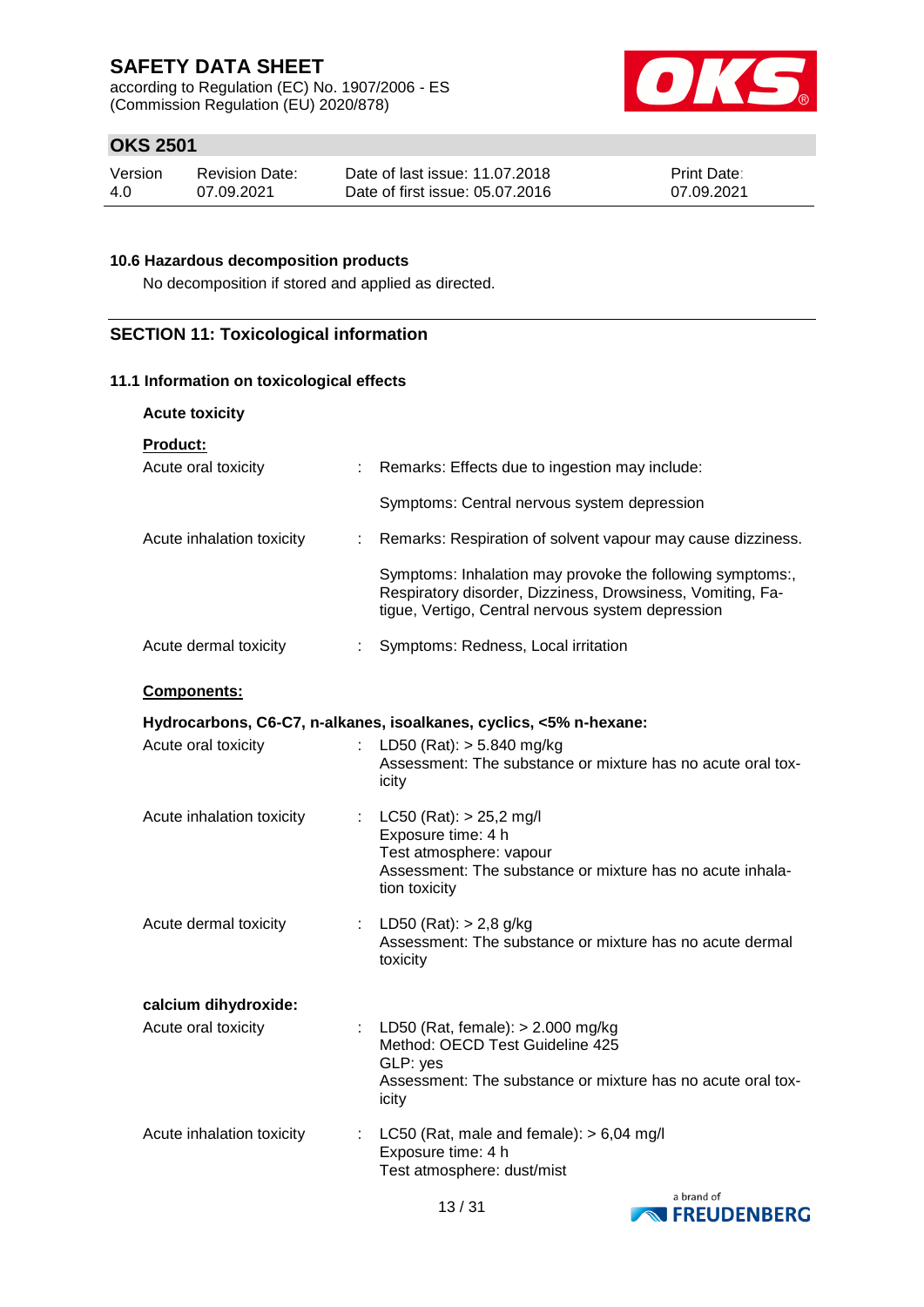according to Regulation (EC) No. 1907/2006 - ES (Commission Regulation (EU) 2020/878)



| Version<br>4.0 |                            | <b>Revision Date:</b><br>07.09.2021 |                           | Date of last issue: 11.07.2018<br>Print Date:<br>Date of first issue: 05.07.2016<br>07.09.2021                                                               |  |  |
|----------------|----------------------------|-------------------------------------|---------------------------|--------------------------------------------------------------------------------------------------------------------------------------------------------------|--|--|
|                |                            |                                     |                           | Method: OECD Test Guideline 436<br>GLP: yes                                                                                                                  |  |  |
|                |                            | Acute dermal toxicity               |                           | : LD50 (Rabbit, male and female): $> 2.500$ mg/kg<br>Method: OECD Test Guideline 402<br>Assessment: The substance or mixture has no acute dermal<br>toxicity |  |  |
|                |                            | octadec-9-enoate]:                  |                           | Amines, N-C16-C18-alkyl-(evennumbered, C18 unsaturated) propane-1,3-diaminium di[(9Z)-                                                                       |  |  |
|                |                            | Acute oral toxicity                 |                           | : LD50 (Rat): $> 5.000$ mg/kg                                                                                                                                |  |  |
|                |                            | Acute dermal toxicity               |                           | : LD50 (Rabbit): $> 2.000$ mg/kg<br>Assessment: The substance or mixture has no acute dermal<br>toxicity                                                     |  |  |
|                | phosphate:                 |                                     |                           | Molybdenum trioxide, reaction products with bis[O,O-bis(2-ethylhexyl)] hydrogen dithio-                                                                      |  |  |
|                |                            | Acute dermal toxicity               | t.                        | Symptoms: Redness, Local irritation                                                                                                                          |  |  |
|                | butane:                    |                                     |                           |                                                                                                                                                              |  |  |
|                |                            | Acute inhalation toxicity           |                           | : LC50 (Rat): 658 mg/l<br>Exposure time: 4 h<br>Test atmosphere: gas                                                                                         |  |  |
|                |                            | diameter $\leq 10$ µm]:             |                           | titanium dioxide; [in powder form containing 1 % or more of particles with aerodynamic                                                                       |  |  |
|                |                            | Acute oral toxicity                 |                           | : LD50 (Rat): $> 5.000$ mg/kg<br>Method: OECD Test Guideline 401<br>GLP: yes                                                                                 |  |  |
|                |                            | Acute inhalation toxicity           | $\mathbb{Z}^{\mathbb{Z}}$ | $(Rat):$ > 5,09 mg/l<br>Method: OECD Test Guideline 403<br>GLP: no                                                                                           |  |  |
|                |                            | N,N'-ethylenedi(stearamide):        |                           |                                                                                                                                                              |  |  |
|                |                            | Acute oral toxicity                 | ÷                         | LD50 (Mouse): > 20.000 mg/kg                                                                                                                                 |  |  |
|                |                            | <b>Skin corrosion/irritation</b>    |                           |                                                                                                                                                              |  |  |
|                | <b>Product:</b><br>Remarks |                                     |                           | Irritating to skin.                                                                                                                                          |  |  |
|                |                            |                                     |                           |                                                                                                                                                              |  |  |
|                |                            | Components:                         |                           |                                                                                                                                                              |  |  |
|                |                            |                                     |                           | Hydrocarbons, C6-C7, n-alkanes, isoalkanes, cyclics, <5% n-hexane:                                                                                           |  |  |
|                | Species<br>Assessment      |                                     |                           | Rabbit<br>Irritating to skin.                                                                                                                                |  |  |

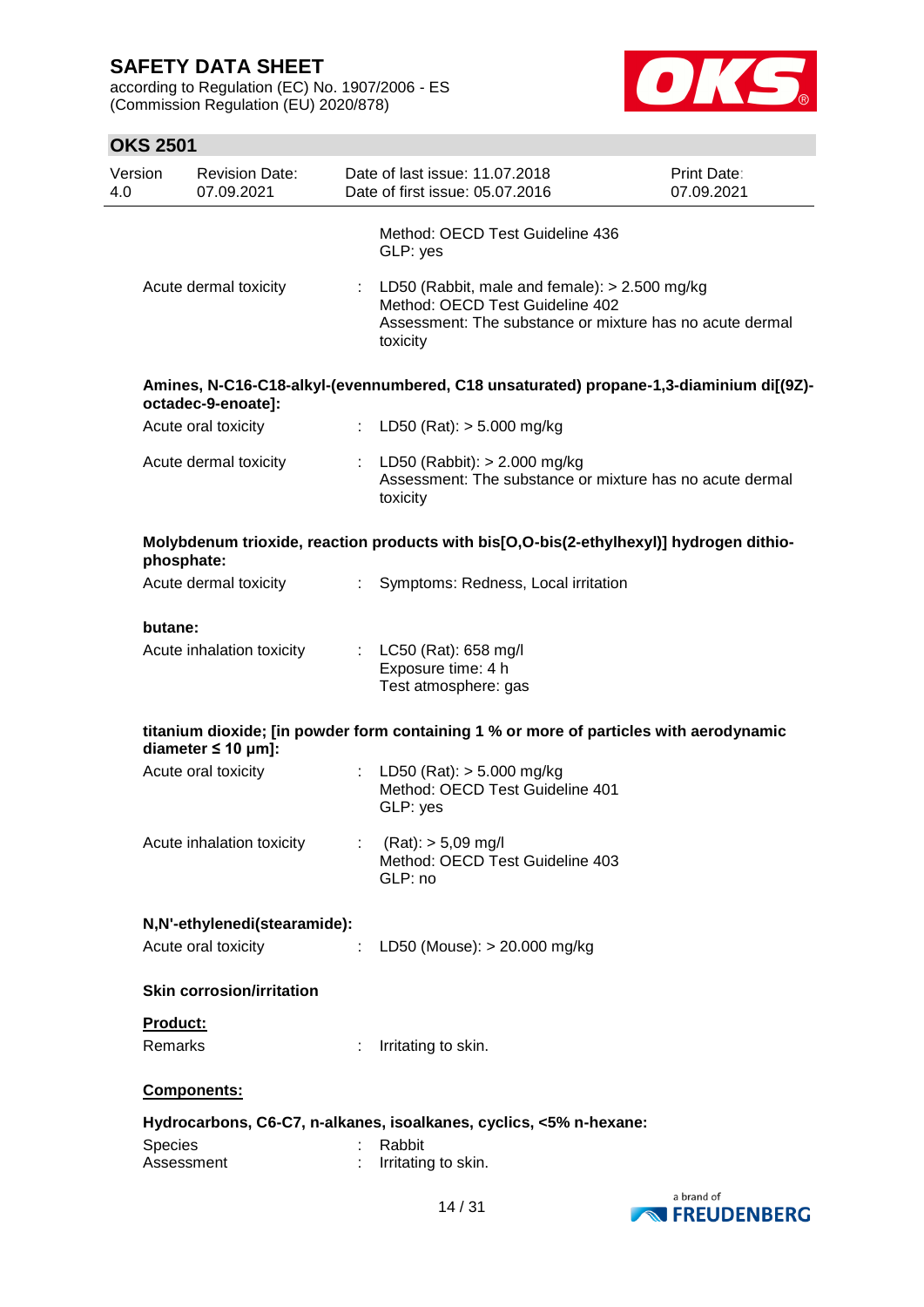according to Regulation (EC) No. 1907/2006 - ES (Commission Regulation (EU) 2020/878)



### **OKS 2501**

| Version<br>4.0                            | <b>Revision Date:</b><br>07.09.2021 | Date of last issue: 11.07.2018<br>Date of first issue: 05.07.2016                                 | Print Date:<br>07.09.2021 |
|-------------------------------------------|-------------------------------------|---------------------------------------------------------------------------------------------------|---------------------------|
| Method<br>Result                          |                                     | <b>OECD Test Guideline 404</b><br>Irritating to skin.                                             |                           |
|                                           | calcium dihydroxide:                |                                                                                                   |                           |
| Species<br>Method<br>Result<br><b>GLP</b> | Assessment                          | human skin<br>Irritating to skin.<br><b>OECD Test Guideline 431</b><br>Irritating to skin.<br>yes |                           |
| Species<br>Method<br>Result<br><b>GLP</b> | Assessment                          | Rabbit<br>Irritating to skin.<br><b>OECD Test Guideline 404</b><br>Irritating to skin.<br>yes     |                           |
|                                           | octadec-9-enoate]:                  | Amines, N-C16-C18-alkyl-(evennumbered, C18 unsaturated) propane-1,3-diaminium di[(9Z)-            |                           |
| <b>Species</b>                            |                                     | Rabbit                                                                                            |                           |
| Result                                    | Assessment                          | Irritating to skin.<br>Irritating to skin.                                                        |                           |
|                                           | phosphate:                          | Molybdenum trioxide, reaction products with bis[O,O-bis(2-ethylhexyl)] hydrogen dithio-           |                           |
|                                           | Assessment                          | Irritating to skin.                                                                               |                           |
| Result                                    |                                     | Irritating to skin.                                                                               |                           |
| Remarks                                   |                                     | Irritating to skin.                                                                               |                           |

#### **titanium dioxide; [in powder form containing 1 % or more of particles with aerodynamic diameter ≤ 10 μm]:**

| : Rabbit                        |
|---------------------------------|
| : No skin irritation            |
| : OECD Test Guideline 404       |
| $\therefore$ No skin irritation |
| : no                            |
|                                 |

### **Serious eye damage/eye irritation**

#### **Product:**

Remarks : Risk of serious damage to eyes.

#### **Components:**

#### **Hydrocarbons, C6-C7, n-alkanes, isoalkanes, cyclics, <5% n-hexane:**

| <b>Species</b> | : Rabbit            |
|----------------|---------------------|
| Assessment     | : No eye irritation |
| Result         | : No eye irritation |

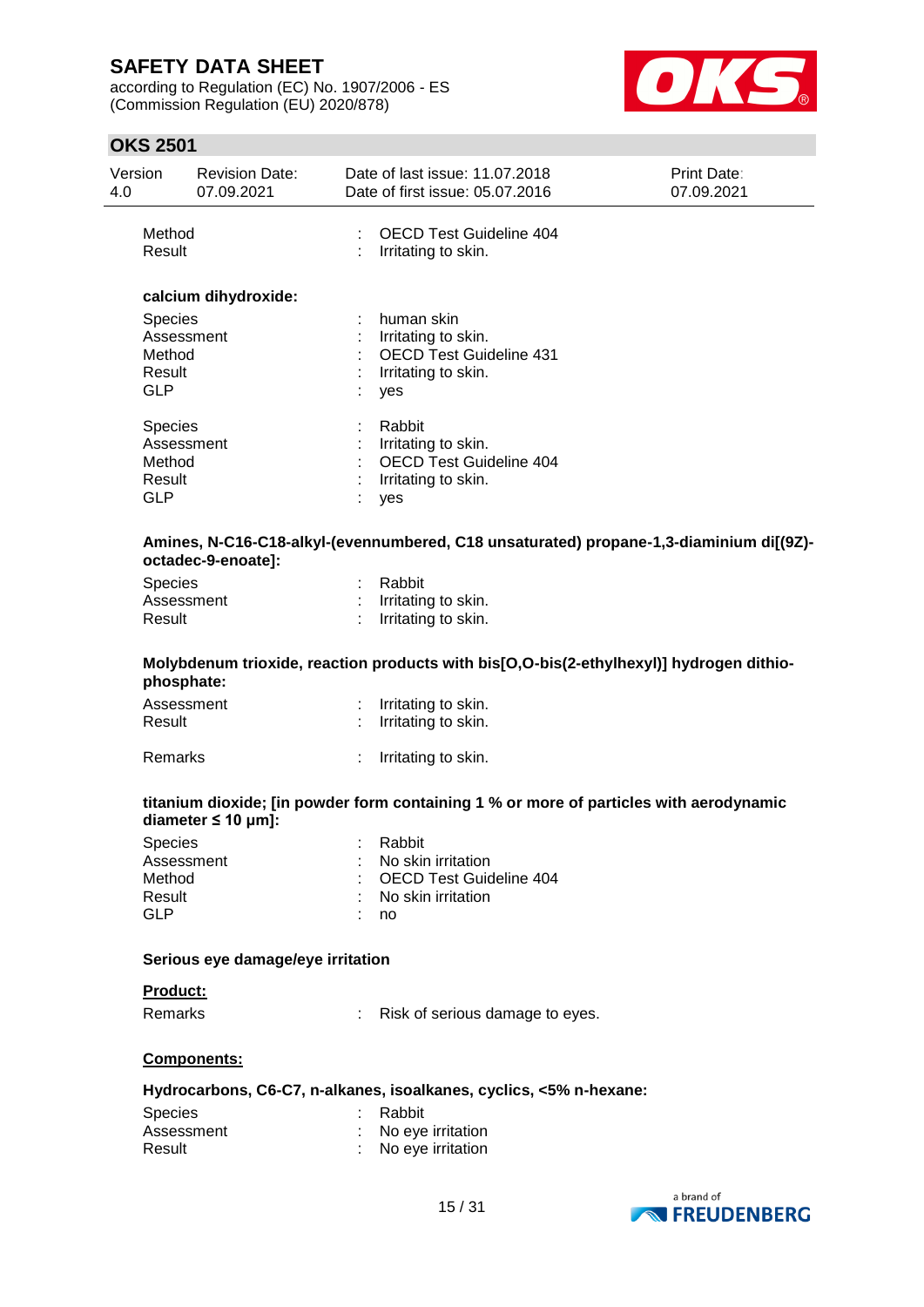according to Regulation (EC) No. 1907/2006 - ES (Commission Regulation (EU) 2020/878)



## **OKS 2501**

| Version | <b>Revision Date:</b> | Date of last issue: 11.07.2018  | <b>Print Date:</b> |
|---------|-----------------------|---------------------------------|--------------------|
| 4.0     | 07.09.2021            | Date of first issue: 05.07.2016 | 07.09.2021         |

| calcium dihydroxide: |                                   |
|----------------------|-----------------------------------|
| <b>Species</b>       | Rabbit                            |
| Assessment           | : Risk of serious damage to eyes. |
| Method               | : OECD Test Guideline 405         |
| Result               | : Risk of serious damage to eyes. |
| GI P                 | ves                               |
|                      |                                   |

#### **Amines, N-C16-C18-alkyl-(evennumbered, C18 unsaturated) propane-1,3-diaminium di[(9Z) octadec-9-enoate]:**

| <b>Species</b> | : Rabbit                  |
|----------------|---------------------------|
| Assessment     | $:$ Irritating to eyes.   |
| Method         | : OECD Test Guideline 405 |
| Result         | : Irritating to eyes.     |

#### **Molybdenum trioxide, reaction products with bis[O,O-bis(2-ethylhexyl)] hydrogen dithiophosphate:**

| Assessment | No eye irritation |
|------------|-------------------|
| Result     | No eye irritation |

#### **titanium dioxide; [in powder form containing 1 % or more of particles with aerodynamic diameter ≤ 10 μm]:**

| <b>Species</b> | : Rabbit                  |
|----------------|---------------------------|
| Assessment     | : No eve irritation       |
| Method         | : OECD Test Guideline 405 |
| Result         | : No eye irritation       |

#### **Respiratory or skin sensitisation**

#### **Product:**

Remarks : This information is not available.

#### **Components:**

#### **Hydrocarbons, C6-C7, n-alkanes, isoalkanes, cyclics, <5% n-hexane:**

| Test Type       | : Maximisation Test                                |
|-----------------|----------------------------------------------------|
| Exposure routes | Dermal                                             |
| <b>Species</b>  | : Guinea pig                                       |
| Assessment      | Does not cause skin sensitisation.                 |
| Method          | : OECD Test Guideline 406                          |
| Result          | Did not cause sensitisation on laboratory animals. |

#### **calcium dihydroxide:**

| <b>Test Type</b><br><b>Species</b> |       | : Local lymph node assay (LLNA)<br>: Mouse                                   |
|------------------------------------|-------|------------------------------------------------------------------------------|
| Assessment<br>Method               |       | $\therefore$ Does not cause skin sensitisation.<br>: OECD Test Guideline 429 |
| Result<br>GLP                      | : yes | : Does not cause skin sensitisation.                                         |

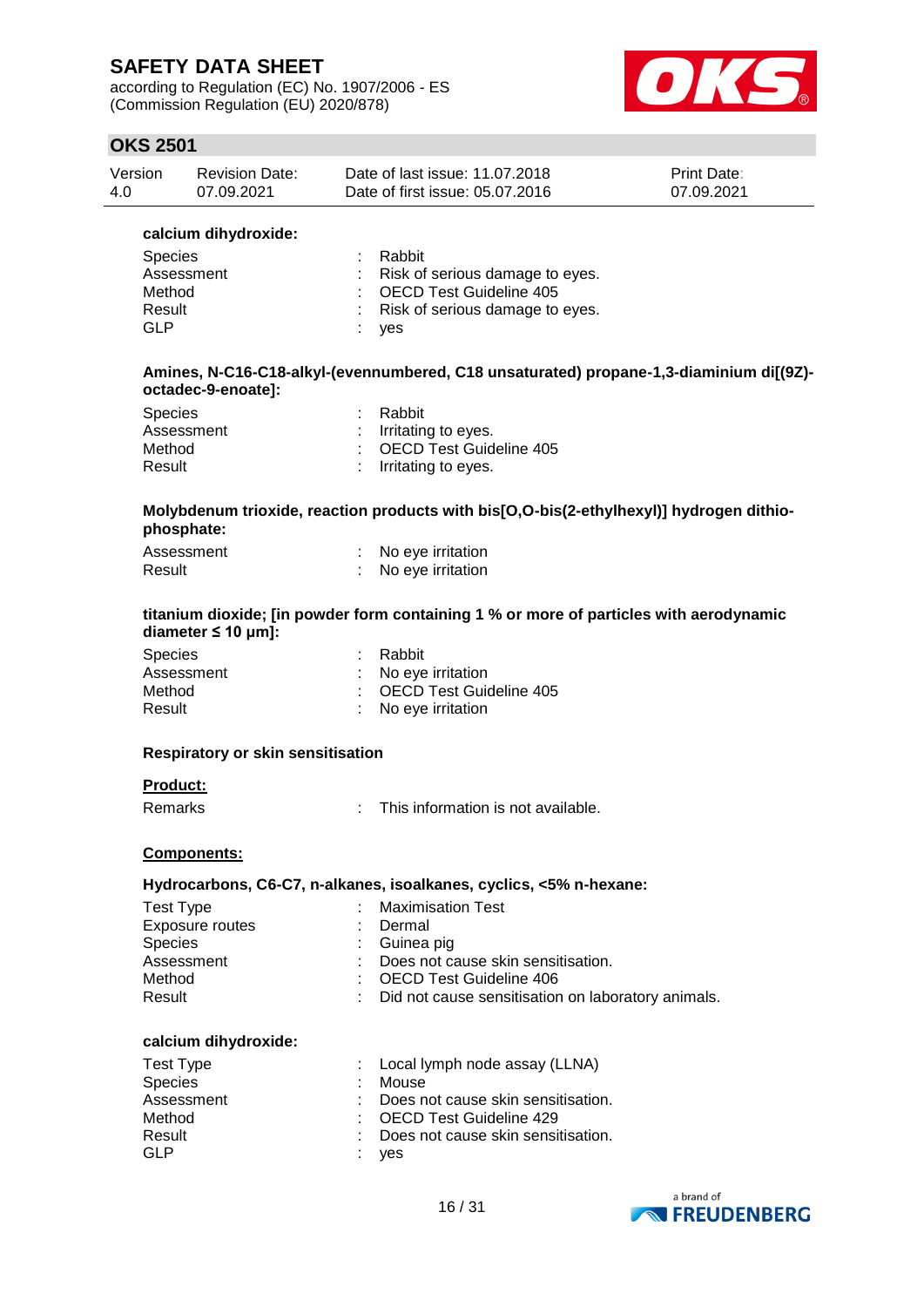according to Regulation (EC) No. 1907/2006 - ES (Commission Regulation (EU) 2020/878)



## **OKS 2501**

| Version | <b>Revision Date:</b> | Date of last issue: 11.07.2018  | <b>Print Date:</b> |
|---------|-----------------------|---------------------------------|--------------------|
| 4.0     | 07.09.2021            | Date of first issue: 05.07.2016 | 07.09.2021         |

#### **Amines, N-C16-C18-alkyl-(evennumbered, C18 unsaturated) propane-1,3-diaminium di[(9Z) octadec-9-enoate]:**

| Assessment | : Does not cause skin sensitisation. |
|------------|--------------------------------------|
| Result     | : Does not cause skin sensitisation. |

#### **Molybdenum trioxide, reaction products with bis[O,O-bis(2-ethylhexyl)] hydrogen dithiophosphate:**

| Assessment | : The product is a skin sensitiser, sub-category 1B. |
|------------|------------------------------------------------------|
| Result     | : The product is a skin sensitiser, sub-category 1B. |

#### **titanium dioxide; [in powder form containing 1 % or more of particles with aerodynamic diameter ≤ 10 μm]:**

| <b>Species</b> | : Mouse                              |
|----------------|--------------------------------------|
| Assessment     | : Does not cause skin sensitisation. |
| Method         | : OECD Test Guideline 429            |
| Result         | : Does not cause skin sensitisation. |

#### **Germ cell mutagenicity**

| Genotoxicity in vitro | Remarks: No data available |
|-----------------------|----------------------------|
| Genotoxicity in vivo  | Remarks: No data available |

#### **Components:**

#### **Hydrocarbons, C6-C7, n-alkanes, isoalkanes, cyclics, <5% n-hexane:**

| : Test Type: Chromosome aberration test in vitro |
|--------------------------------------------------|
| Test system: Rodent cell line                    |
| Method: OECD Test Guideline 473                  |
| Result: negative                                 |
|                                                  |

#### **calcium dihydroxide:**

| Genotoxicity in vitro | : Test Type: Ames test          |
|-----------------------|---------------------------------|
|                       | Method: OECD Test Guideline 471 |
|                       | Result: negative                |
|                       | GLP: yes                        |

Test Type: Chromosome aberration test in vitro Method: OECD Test Guideline 473 Result: negative GLP: yes

Test Type: In vitro mammalian cell gene mutation test Method: OECD Test Guideline 476 Result: negative GLP: yes

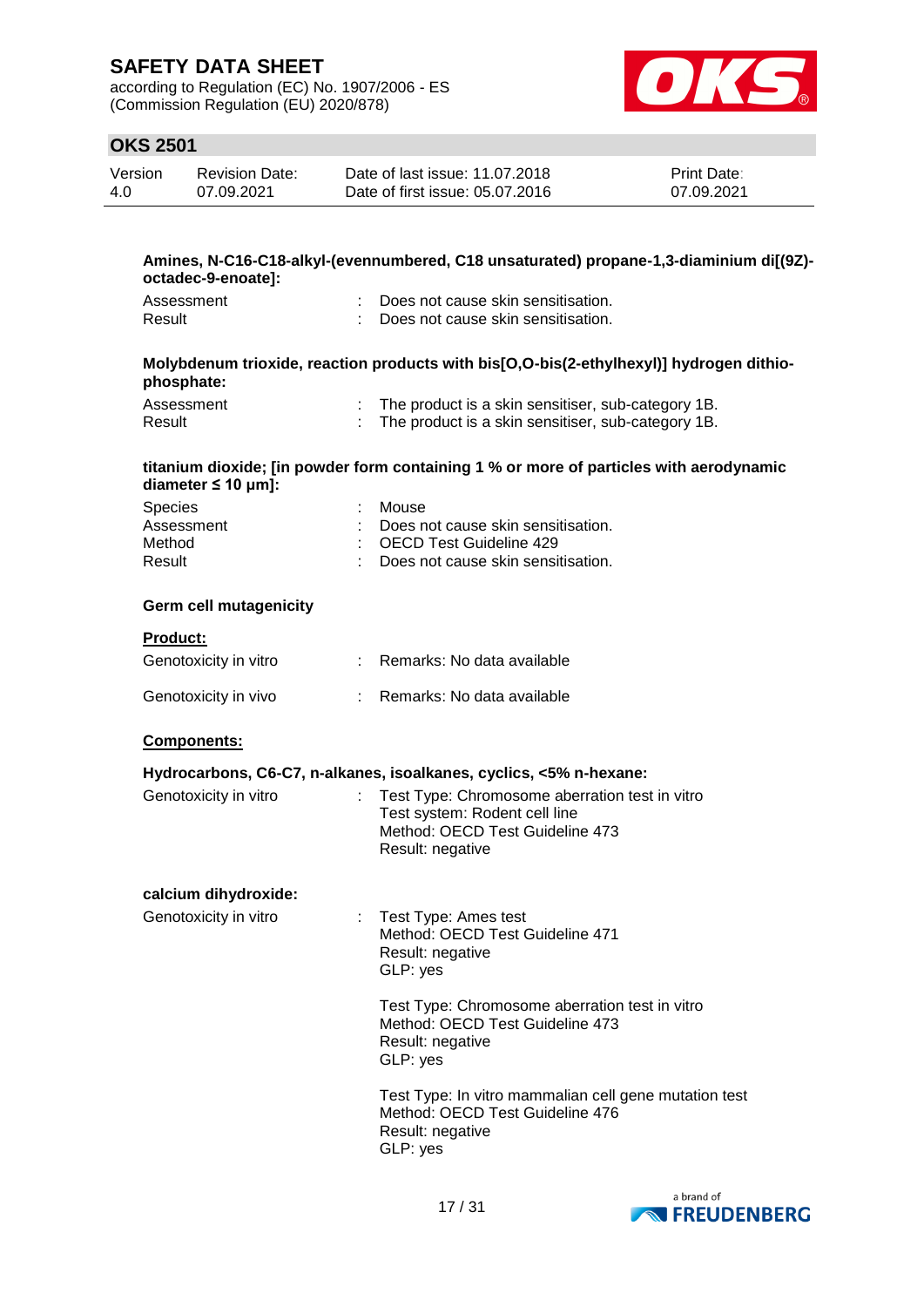according to Regulation (EC) No. 1907/2006 - ES (Commission Regulation (EU) 2020/878)



| Version<br>4.0 |                                                                                                              | <b>Revision Date:</b><br>07.09.2021                                 |                               | Date of last issue: 11.07.2018<br>Date of first issue: 05.07.2016                      | Print Date:<br>07.09.2021 |  |  |  |  |
|----------------|--------------------------------------------------------------------------------------------------------------|---------------------------------------------------------------------|-------------------------------|----------------------------------------------------------------------------------------|---------------------------|--|--|--|--|
|                | Amines, N-C16-C18-alkyl-(evennumbered, C18 unsaturated) propane-1,3-diaminium di[(9Z)-<br>octadec-9-enoate]: |                                                                     |                               |                                                                                        |                           |  |  |  |  |
|                |                                                                                                              | Genotoxicity in vitro                                               |                               | : Test Type: Ames test<br>Result: negative                                             |                           |  |  |  |  |
|                | sessment                                                                                                     | Germ cell mutagenicity-As-                                          | $\mathcal{L}$                 | Tests on bacterial or mammalian cell cultures did not show<br>mutagenic effects.       |                           |  |  |  |  |
|                |                                                                                                              | diameter $\leq 10$ µm]:                                             |                               | titanium dioxide; [in powder form containing 1 % or more of particles with aerodynamic |                           |  |  |  |  |
|                | sessment                                                                                                     | Germ cell mutagenicity-As-                                          | ÷                             | Tests on bacterial or mammalian cell cultures did not show<br>mutagenic effects.       |                           |  |  |  |  |
|                |                                                                                                              | Carcinogenicity                                                     |                               |                                                                                        |                           |  |  |  |  |
|                | <b>Product:</b><br>Remarks                                                                                   |                                                                     |                               | No data available                                                                      |                           |  |  |  |  |
|                |                                                                                                              | <b>Components:</b>                                                  |                               |                                                                                        |                           |  |  |  |  |
|                | ment                                                                                                         | calcium dihydroxide:<br>Carcinogenicity - Assess-                   | $\mathcal{I}^{\mathcal{I}}$ . | No evidence of carcinogenicity in animal studies.                                      |                           |  |  |  |  |
|                |                                                                                                              | octadec-9-enoate]:                                                  |                               | Amines, N-C16-C18-alkyl-(evennumbered, C18 unsaturated) propane-1,3-diaminium di[(9Z)- |                           |  |  |  |  |
|                | ment                                                                                                         | Carcinogenicity - Assess-                                           | $\mathcal{I}^{\mathcal{I}}$ . | No evidence of carcinogenicity in animal studies.                                      |                           |  |  |  |  |
|                |                                                                                                              | diameter $\leq 10$ µm]:                                             |                               | titanium dioxide; [in powder form containing 1 % or more of particles with aerodynamic |                           |  |  |  |  |
|                | ment                                                                                                         |                                                                     |                               | Carcinogenicity - Assess- : No evidence of carcinogenicity in animal studies.          |                           |  |  |  |  |
|                |                                                                                                              | <b>Reproductive toxicity</b>                                        |                               |                                                                                        |                           |  |  |  |  |
|                | Product:                                                                                                     | Effects on fertility                                                | ÷                             | Remarks: No data available                                                             |                           |  |  |  |  |
|                | ment                                                                                                         | Effects on foetal develop-                                          | $\mathcal{L}^{\mathcal{L}}$   | Remarks: No data available                                                             |                           |  |  |  |  |
|                |                                                                                                              | Components:                                                         |                               |                                                                                        |                           |  |  |  |  |
|                | sessment                                                                                                     | calcium dihydroxide:<br>Reproductive toxicity - As- : - Fertility - |                               | No toxicity to reproduction                                                            |                           |  |  |  |  |

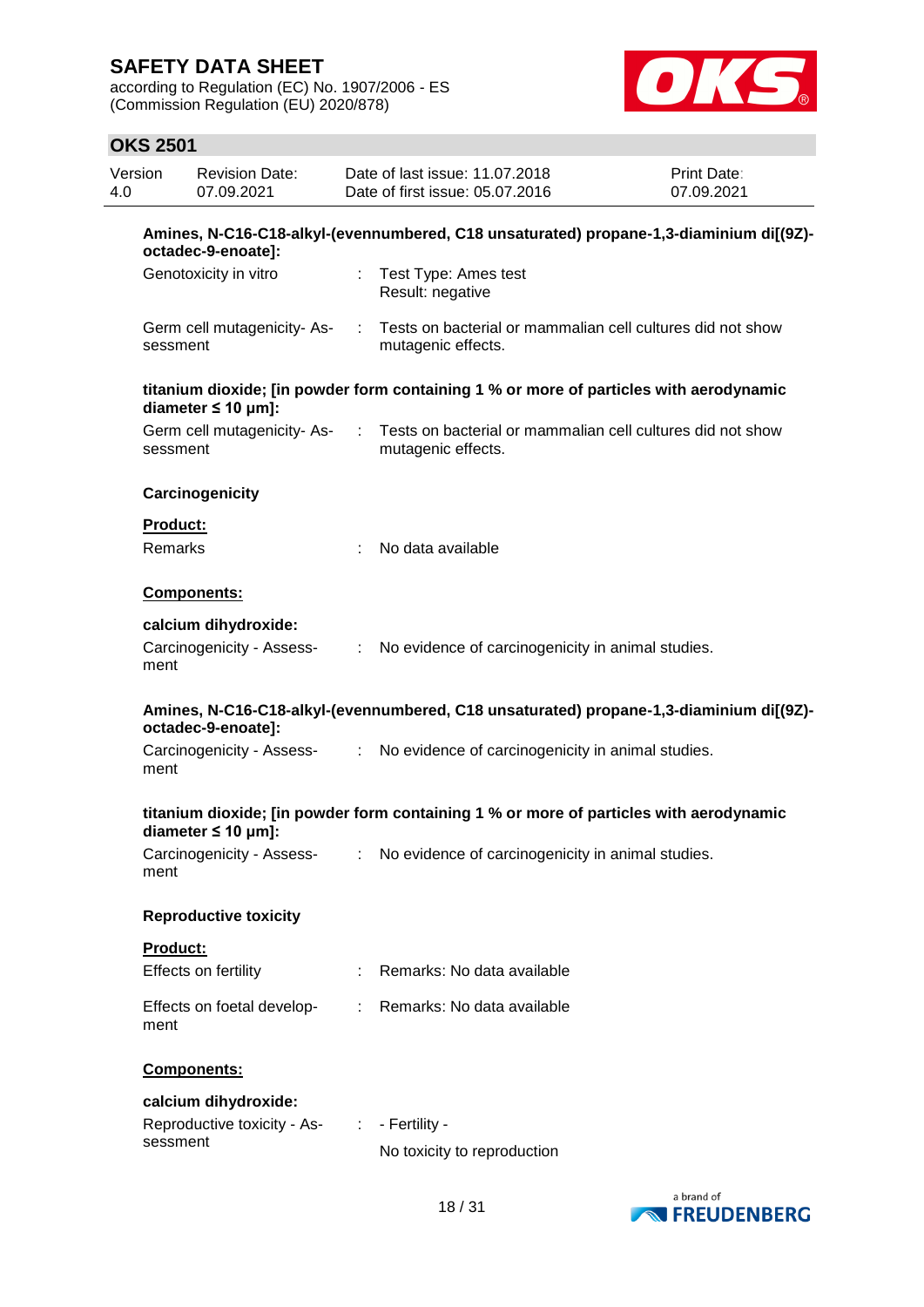according to Regulation (EC) No. 1907/2006 - ES (Commission Regulation (EU) 2020/878)



| <b>OKS 2501</b> |                                     |              |                                                                                                                         |                           |
|-----------------|-------------------------------------|--------------|-------------------------------------------------------------------------------------------------------------------------|---------------------------|
| Version<br>4.0  | <b>Revision Date:</b><br>07.09.2021 |              | Date of last issue: 11.07.2018<br>Date of first issue: 05.07.2016                                                       | Print Date:<br>07.09.2021 |
|                 |                                     |              | - Teratogenicity -                                                                                                      |                           |
|                 |                                     |              | No effects on or via lactation                                                                                          |                           |
|                 | octadec-9-enoate]:                  |              | Amines, N-C16-C18-alkyl-(evennumbered, C18 unsaturated) propane-1,3-diaminium di[(9Z)-                                  |                           |
|                 | Reproductive toxicity - As-         | ÷            | - Fertility -                                                                                                           |                           |
| sessment        |                                     |              | No toxicity to reproduction<br>- Teratogenicity -                                                                       |                           |
|                 |                                     |              | No toxicity to reproduction                                                                                             |                           |
|                 | diameter $\leq 10$ µm]:             |              | titanium dioxide; [in powder form containing 1 % or more of particles with aerodynamic                                  |                           |
|                 | Reproductive toxicity - As-         | $\mathbb{C}$ | - Fertility -                                                                                                           |                           |
| sessment        |                                     |              | No toxicity to reproduction<br>- Teratogenicity -                                                                       |                           |
|                 |                                     |              | No effects on or via lactation                                                                                          |                           |
|                 | <b>STOT - single exposure</b>       |              |                                                                                                                         |                           |
|                 | Components:                         |              |                                                                                                                         |                           |
|                 |                                     |              | Hydrocarbons, C6-C7, n-alkanes, isoalkanes, cyclics, <5% n-hexane:                                                      |                           |
| Assessment      |                                     |              | May cause drowsiness or dizziness.                                                                                      |                           |
|                 | calcium dihydroxide:                |              |                                                                                                                         |                           |
| Assessment      |                                     |              | May cause respiratory irritation.                                                                                       |                           |
|                 | octadec-9-enoate]:                  |              | Amines, N-C16-C18-alkyl-(evennumbered, C18 unsaturated) propane-1,3-diaminium di[(9Z)-                                  |                           |
| Assessment      |                                     | ÷            | The substance or mixture is not classified as specific target<br>organ toxicant, single exposure.                       |                           |
|                 | diameter $\leq 10$ µm]:             |              | titanium dioxide; [in powder form containing 1 % or more of particles with aerodynamic                                  |                           |
| Assessment      |                                     | ÷            | The substance or mixture is not classified as specific target<br>organ toxicant, single exposure.                       |                           |
|                 | <b>STOT - repeated exposure</b>     |              |                                                                                                                         |                           |
|                 | Components:                         |              |                                                                                                                         |                           |
|                 |                                     |              | Hydrocarbons, C6-C7, n-alkanes, isoalkanes, cyclics, <5% n-hexane:                                                      |                           |
| Assessment      | Exposure routes                     |              | inhalation (vapour)<br>No significant health effects observed in animals at concentra-<br>tions of 1 mg/l/6h/d or less. |                           |

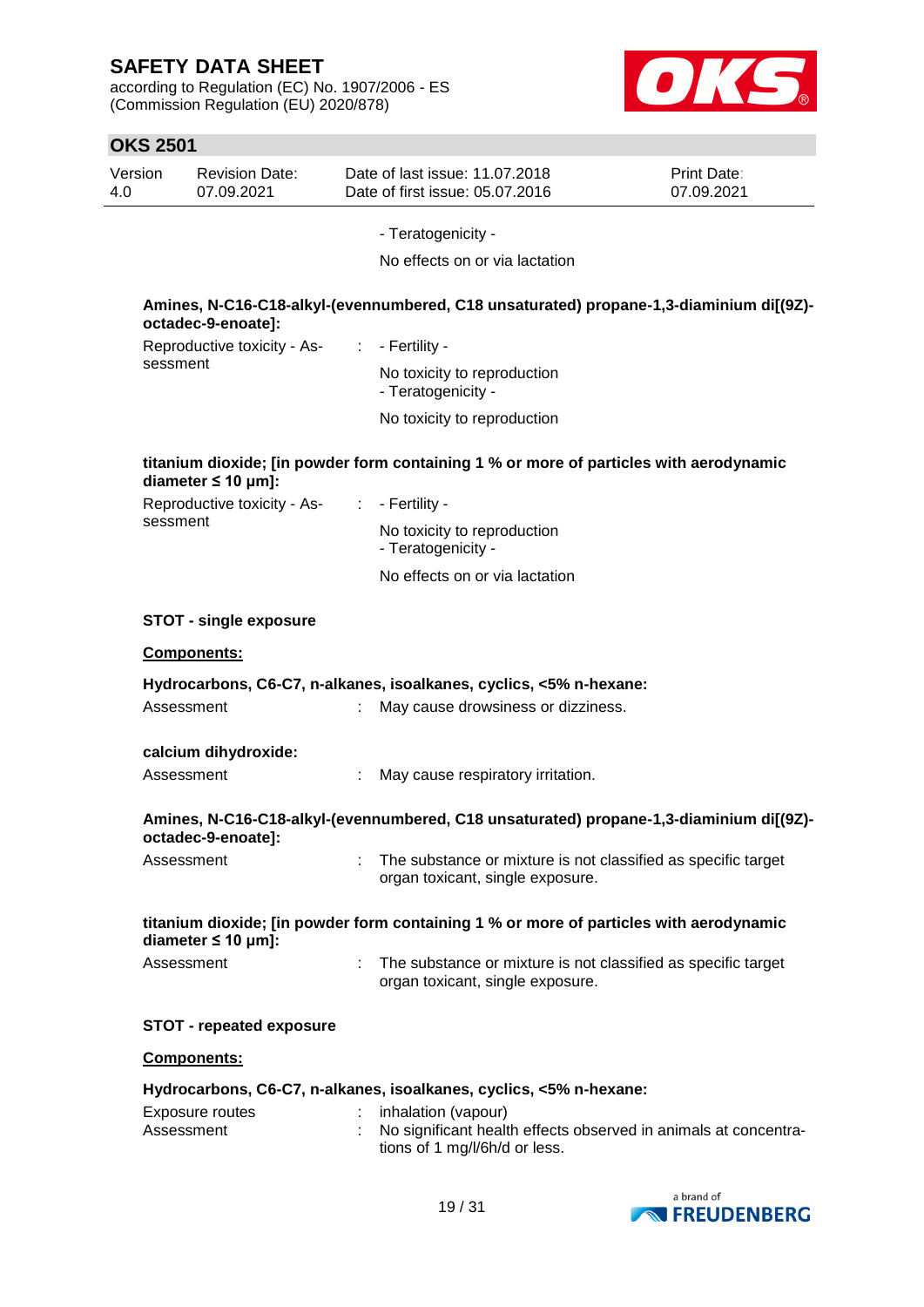according to Regulation (EC) No. 1907/2006 - ES (Commission Regulation (EU) 2020/878)



| Version<br>4.0  | <b>Revision Date:</b><br>07.09.2021                                                                          |   | Date of last issue: 11.07.2018<br>Date of first issue: 05.07.2016                                   | <b>Print Date:</b><br>07.09.2021 |  |  |  |  |
|-----------------|--------------------------------------------------------------------------------------------------------------|---|-----------------------------------------------------------------------------------------------------|----------------------------------|--|--|--|--|
|                 | Amines, N-C16-C18-alkyl-(evennumbered, C18 unsaturated) propane-1,3-diaminium di[(9Z)-<br>octadec-9-enoate]: |   |                                                                                                     |                                  |  |  |  |  |
|                 | Exposure routes<br>Assessment                                                                                |   | Ingestion<br>May cause damage to organs through prolonged or repeated<br>exposure.                  |                                  |  |  |  |  |
|                 | diameter $\leq 10$ µm]:                                                                                      |   | titanium dioxide; [in powder form containing 1 % or more of particles with aerodynamic              |                                  |  |  |  |  |
|                 | Assessment                                                                                                   |   | The substance or mixture is not classified as specific target<br>organ toxicant, repeated exposure. |                                  |  |  |  |  |
|                 | <b>Repeated dose toxicity</b>                                                                                |   |                                                                                                     |                                  |  |  |  |  |
| Product:        |                                                                                                              |   |                                                                                                     |                                  |  |  |  |  |
| <b>Remarks</b>  |                                                                                                              |   | This information is not available.                                                                  |                                  |  |  |  |  |
|                 | <b>Aspiration toxicity</b>                                                                                   |   |                                                                                                     |                                  |  |  |  |  |
| <b>Product:</b> |                                                                                                              |   |                                                                                                     |                                  |  |  |  |  |
|                 | May be fatal if swallowed and enters airways.                                                                |   |                                                                                                     |                                  |  |  |  |  |
|                 | May be fatal if swallowed and enters airways.                                                                |   |                                                                                                     |                                  |  |  |  |  |
|                 | Components:                                                                                                  |   |                                                                                                     |                                  |  |  |  |  |
|                 |                                                                                                              |   | Hydrocarbons, C6-C7, n-alkanes, isoalkanes, cyclics, <5% n-hexane:                                  |                                  |  |  |  |  |
|                 | May be fatal if swallowed and enters airways.                                                                |   |                                                                                                     |                                  |  |  |  |  |
|                 | diameter $\leq 10$ µm]:                                                                                      |   | titanium dioxide; [in powder form containing 1 % or more of particles with aerodynamic              |                                  |  |  |  |  |
|                 | No aspiration toxicity classification                                                                        |   |                                                                                                     |                                  |  |  |  |  |
|                 | <b>Further information</b>                                                                                   |   |                                                                                                     |                                  |  |  |  |  |
| Product:        |                                                                                                              |   |                                                                                                     |                                  |  |  |  |  |
| Remarks         |                                                                                                              | t | Ingestion causes irritation of upper respiratory system and<br>gastrointestinal disturbance.        |                                  |  |  |  |  |
|                 | Components:                                                                                                  |   |                                                                                                     |                                  |  |  |  |  |
|                 | phosphate:                                                                                                   |   | Molybdenum trioxide, reaction products with bis[O,O-bis(2-ethylhexyl)] hydrogen dithio-             |                                  |  |  |  |  |
| Remarks         |                                                                                                              |   | Ingestion causes irritation of upper respiratory system and<br>gastrointestinal disturbance.        |                                  |  |  |  |  |
|                 |                                                                                                              |   |                                                                                                     |                                  |  |  |  |  |

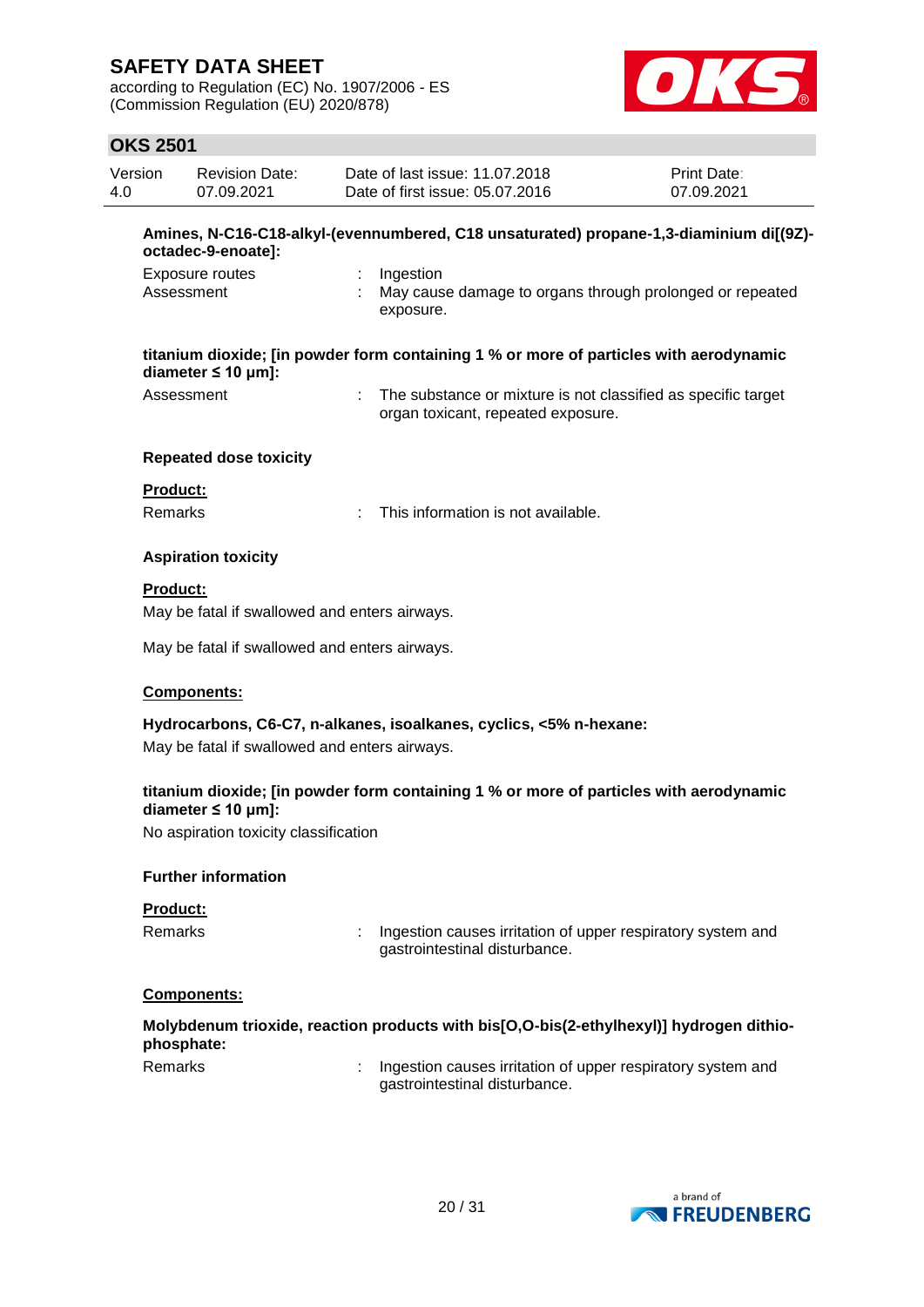according to Regulation (EC) No. 1907/2006 - ES (Commission Regulation (EU) 2020/878)



## **OKS 2501**

| Version | <b>Revision Date:</b> | Date of last issue: 11.07.2018  | <b>Print Date:</b> |
|---------|-----------------------|---------------------------------|--------------------|
| 4.0     | 07.09.2021            | Date of first issue: 05.07.2016 | 07.09.2021         |

## **SECTION 12: Ecological information**

### **12.1 Toxicity**

| Product:                                                                            |                |                                                                                                                                                       |
|-------------------------------------------------------------------------------------|----------------|-------------------------------------------------------------------------------------------------------------------------------------------------------|
| Toxicity to fish                                                                    |                | Remarks: Toxic to aquatic organisms, may cause long-term<br>adverse effects in the aquatic environment.                                               |
| Toxicity to daphnia and other : Remarks: No data available<br>aquatic invertebrates |                |                                                                                                                                                       |
| Toxicity to algae/aquatic<br>plants                                                 |                | : Remarks: No data available                                                                                                                          |
| Toxicity to microorganisms                                                          |                | Remarks: No data available                                                                                                                            |
| <b>Components:</b>                                                                  |                |                                                                                                                                                       |
|                                                                                     |                | Hydrocarbons, C6-C7, n-alkanes, isoalkanes, cyclics, <5% n-hexane:                                                                                    |
| Toxicity to fish                                                                    | $\mathbb{R}^n$ | LC50 (Oncorhynchus mykiss (rainbow trout)): > 22 mg/l<br>Exposure time: 96 h<br>Method: OECD Test Guideline 203<br>GLP: yes                           |
| aquatic invertebrates                                                               |                | Toxicity to daphnia and other : EL50 (Daphnia magna (Water flea)): 3 mg/l<br>Exposure time: 48 h<br>Method: OECD Test Guideline 202<br>GLP: yes       |
| Toxicity to algae/aquatic<br>plants                                                 |                | EbC50 (Pseudokirchneriella subcapitata (green algae)): 26<br>mg/l<br>Exposure time: 72 h<br>Method: OECD Test Guideline 201                           |
| <b>Ecotoxicology Assessment</b>                                                     |                |                                                                                                                                                       |
| Acute aquatic toxicity                                                              | ÷.             | Toxic to aquatic life.                                                                                                                                |
| Chronic aquatic toxicity                                                            | ÷              | Toxic to aquatic life with long lasting effects.                                                                                                      |
| calcium dihydroxide:                                                                |                |                                                                                                                                                       |
| Toxicity to fish                                                                    |                | LC50 (Oncorhynchus mykiss (rainbow trout)): 50,6 mg/l<br>Exposure time: 96 h<br>Test Type: static test<br>Method: OECD Test Guideline 203<br>GLP: yes |
| Toxicity to daphnia and other<br>aquatic invertebrates                              | - 11           | EC50 (Daphnia magna (Water flea)): 49,1 mg/l<br>Exposure time: 48 h<br>Test Type: static test                                                         |

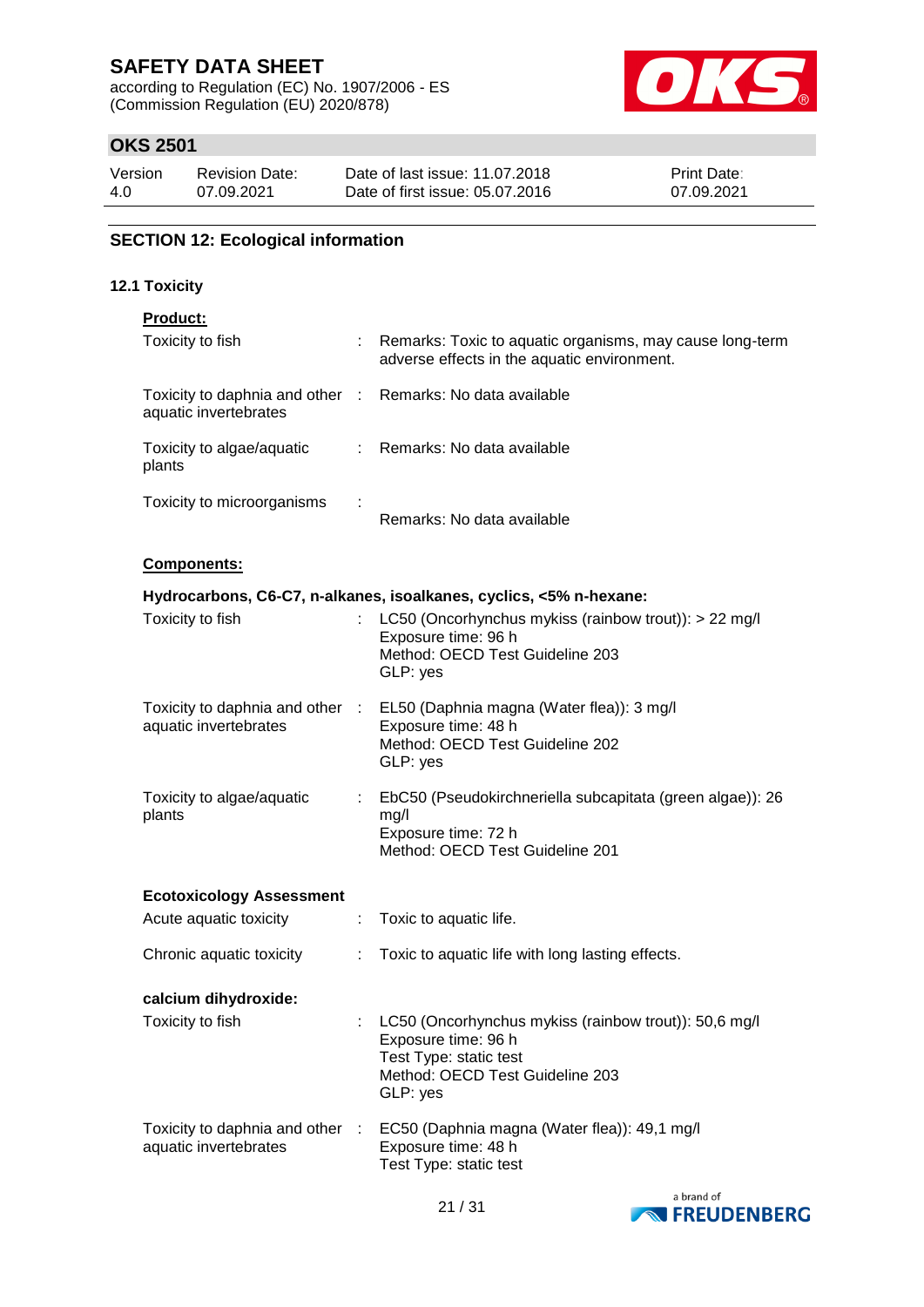according to Regulation (EC) No. 1907/2006 - ES (Commission Regulation (EU) 2020/878)



| 4.0 | Version      | <b>Revision Date:</b><br>07.09.2021                              |                | Date of last issue: 11.07.2018<br>Date of first issue: 05.07.2016                                                                                                    | Print Date:<br>07.09.2021 |
|-----|--------------|------------------------------------------------------------------|----------------|----------------------------------------------------------------------------------------------------------------------------------------------------------------------|---------------------------|
|     |              |                                                                  |                | Method: OECD Test Guideline 202<br>GLP: yes                                                                                                                          |                           |
|     | plants       | Toxicity to algae/aquatic                                        |                | EC50 (Pseudokirchneriella subcapitata (green algae)): 184,57<br>mg/l<br>Exposure time: 72 h<br>Test Type: static test<br>Method: OECD Test Guideline 201<br>GLP: yes |                           |
|     | ic toxicity) | Toxicity to daphnia and other :<br>aquatic invertebrates (Chron- |                | NOEC: 32 mg/l<br>Exposure time: 14 d<br>Species: Crangon crangon (shrimp)<br>Test Type: semi-static test                                                             |                           |
|     |              | octadec-9-enoate]:                                               |                | Amines, N-C16-C18-alkyl-(evennumbered, C18 unsaturated) propane-1,3-diaminium di[(9Z)-                                                                               |                           |
|     |              | Toxicity to fish                                                 |                | LC50 (Danio rerio (zebra fish)): $> 0,1 - 1$ mg/l<br>Exposure time: 96 h<br>Method: OECD Test Guideline 203                                                          |                           |
|     |              | aquatic invertebrates                                            |                | Toxicity to daphnia and other : EC50 (Daphnia magna (Water flea)): > 0,1 - 1 mg/l<br>Exposure time: 48 h                                                             |                           |
|     | plants       | Toxicity to algae/aquatic                                        | t.             | EC50 (Pseudokirchneriella subcapitata (green algae)): > 0,01<br>$-0,1$ mg/l<br>Exposure time: 72 h<br>Method: OECD Test Guideline 201                                |                           |
|     | icity)       | M-Factor (Acute aquatic tox-                                     | $\sim 10$      | 10                                                                                                                                                                   |                           |
|     | ic toxicity) | Toxicity to daphnia and other :<br>aquatic invertebrates (Chron- |                | EC50: 1,41 mg/l<br>Exposure time: 21 d<br>Species: Daphnia magna (Water flea)<br>Test Type: semi-static test<br>Method: OECD Test Guideline 211                      |                           |
|     | toxicity)    | M-Factor (Chronic aquatic                                        | $\mathbb{R}^n$ | $\mathbf{1}$                                                                                                                                                         |                           |
|     |              | <b>Ecotoxicology Assessment</b>                                  |                |                                                                                                                                                                      |                           |
|     |              | Acute aquatic toxicity                                           | ÷              | Very toxic to aquatic life.                                                                                                                                          |                           |
|     |              | Chronic aquatic toxicity                                         | ÷.             | Toxic to aquatic life with long lasting effects.                                                                                                                     |                           |
|     | phosphate:   |                                                                  |                | Molybdenum trioxide, reaction products with bis[O,O-bis(2-ethylhexyl)] hydrogen dithio-                                                                              |                           |
|     |              | Toxicity to fish                                                 |                | LC50 (Oncorhynchus mykiss (rainbow trout)): > 100 mg/l<br>Exposure time: 96 h<br>Test Type: semi-static test                                                         |                           |

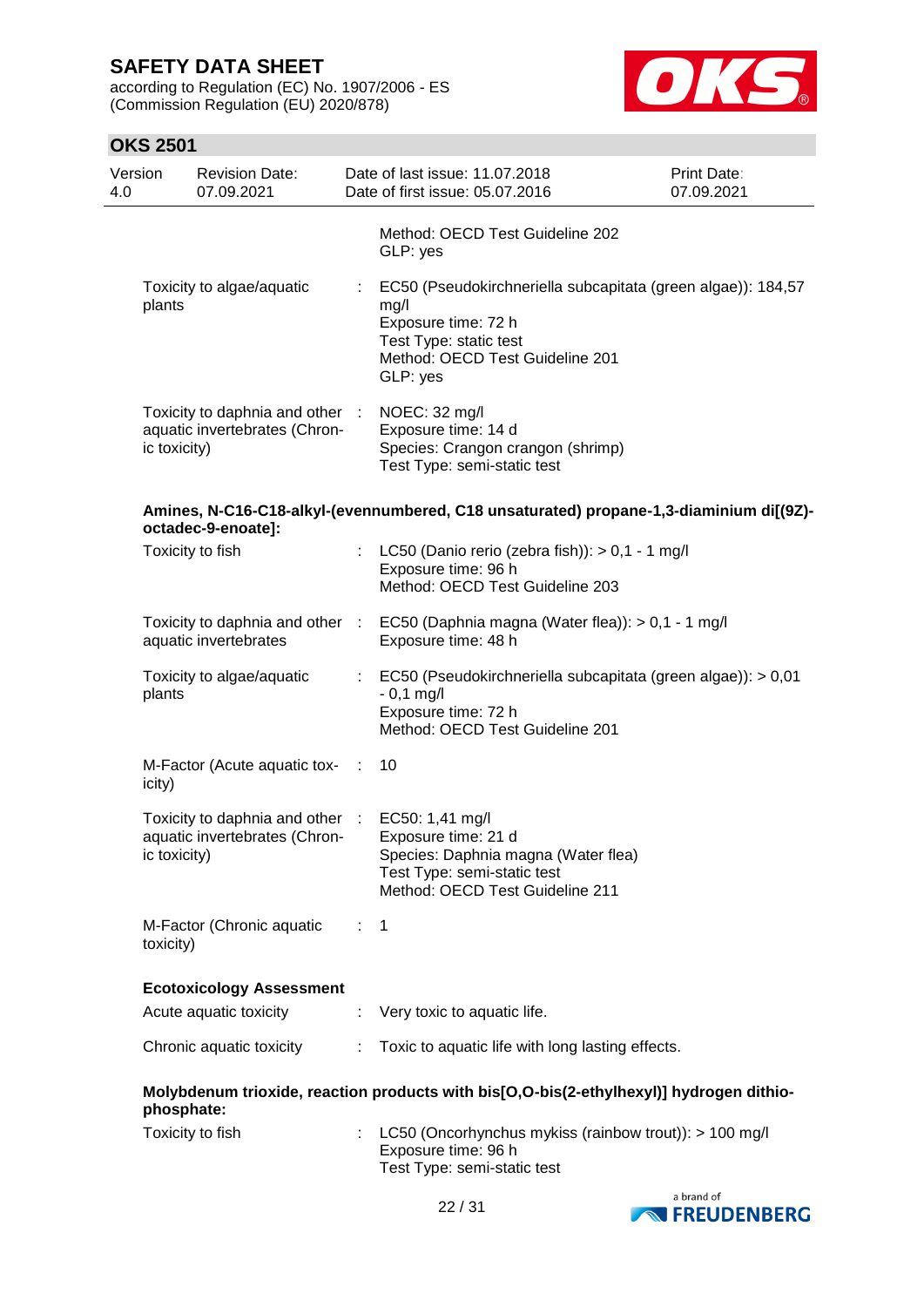according to Regulation (EC) No. 1907/2006 - ES (Commission Regulation (EU) 2020/878)



#### **OKS 2501** Version 4.0 Revision Date: 07.09.2021 Date of last issue: 11.07.2018 Date of first issue: 05.07.2016 Print Date: 07.09.2021 Method: OECD Test Guideline 203 GLP: yes Remarks: May cause long-term adverse effects in the aquatic environment. Toxicity to daphnia and other aquatic invertebrates EC50 (Daphnia magna (Water flea)): > 100 mg/l Exposure time: 48 h Test Type: static test Method: OECD Test Guideline 202 GLP: yes Toxicity to algae/aquatic plants : EC50 (Pseudokirchneriella subcapitata (green algae)): > 100 mg/l Exposure time: 72 h Test Type: static test Method: OECD Test Guideline 201 GLP: yes **titanium dioxide; [in powder form containing 1 % or more of particles with aerodynamic diameter ≤ 10 μm]:** Toxicity to fish : LC50 (Oncorhynchus mykiss (rainbow trout)): > 100 mg/l Exposure time: 96 h Test Type: static test Method: OECD Test Guideline 203 Toxicity to daphnia and other aquatic invertebrates LC50 (Daphnia magna (Water flea)): > 100 mg/l Exposure time: 48 h Test Type: static test Method: OECD Test Guideline 202 **N,N'-ethylenedi(stearamide):** Toxicity to fish : LC50 (Danio rerio (zebra fish)): > 10.000 mg/l Exposure time: 96 h Method: OECD Test Guideline 203 Toxicity to daphnia and other aquatic invertebrates EC50 (Daphnia magna (Water flea)): > 10.000 mg/l Exposure time: 48 h Method: OECD Test Guideline 202 **12.2 Persistence and degradability Product:** Biodegradability : Remarks: No data available

| Physico-chemical removabil- : Remarks: No data available<br>itv |  |
|-----------------------------------------------------------------|--|

#### **Components:**

**Hydrocarbons, C6-C7, n-alkanes, isoalkanes, cyclics, <5% n-hexane:**

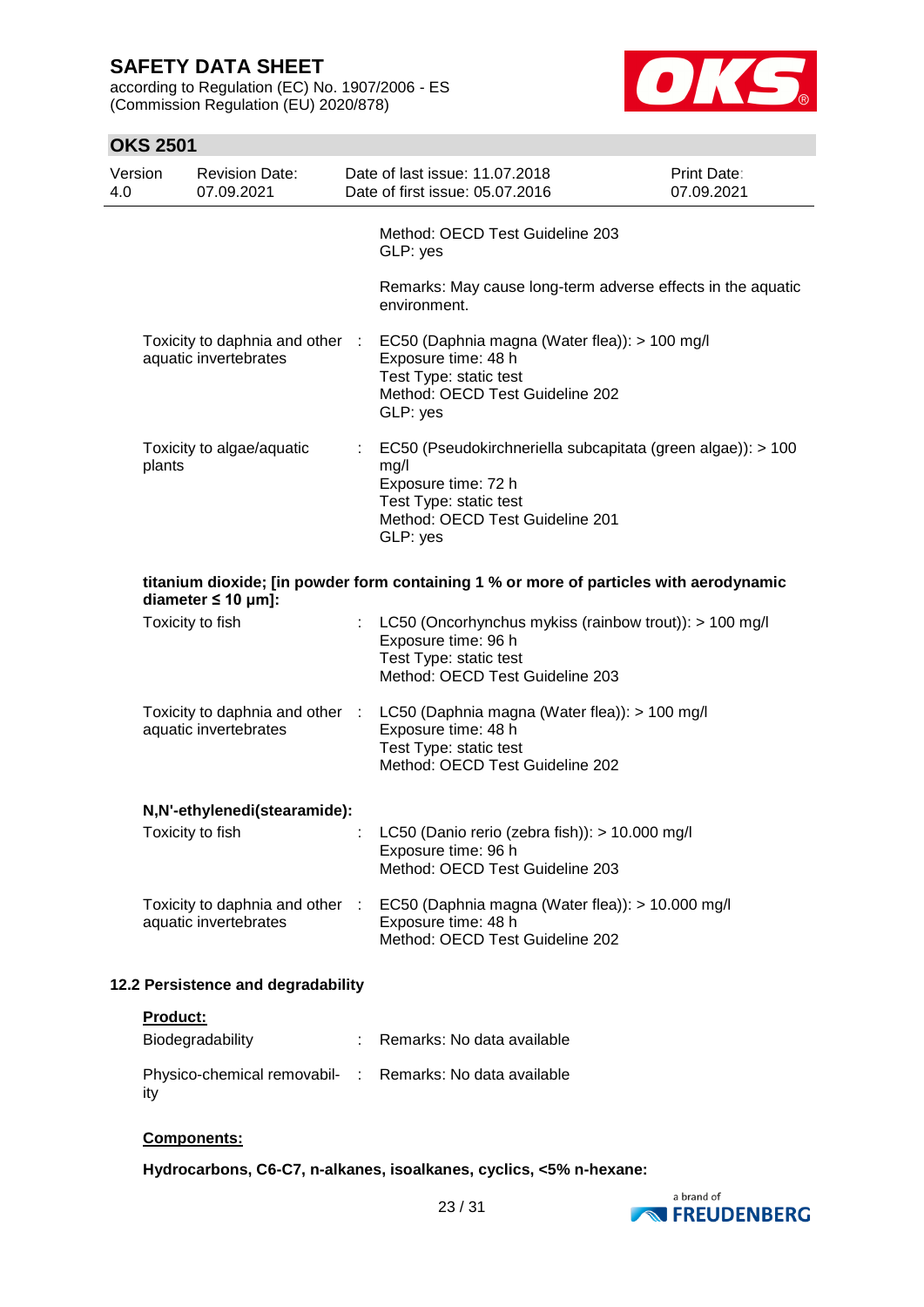according to Regulation (EC) No. 1907/2006 - ES (Commission Regulation (EU) 2020/878)



| Version<br>4.0 |                 | <b>Revision Date:</b><br>07.09.2021 |    | Date of last issue: 11.07.2018<br>Date of first issue: 05.07.2016                                                                                                                                                       | Print Date:<br>07.09.2021 |
|----------------|-----------------|-------------------------------------|----|-------------------------------------------------------------------------------------------------------------------------------------------------------------------------------------------------------------------------|---------------------------|
|                |                 | Biodegradability                    | ÷  | Result: Readily biodegradable.                                                                                                                                                                                          |                           |
|                |                 | calcium dihydroxide:                |    |                                                                                                                                                                                                                         |                           |
|                |                 | Biodegradability                    | ÷  | Remarks: The methods for determining the biological degra-<br>dability are not applicable to inorganic substances.                                                                                                      |                           |
|                |                 | octadec-9-enoate]:                  |    | Amines, N-C16-C18-alkyl-(evennumbered, C18 unsaturated) propane-1,3-diaminium di[(9Z)-                                                                                                                                  |                           |
|                |                 | Biodegradability                    | ÷  | Test Type: aerobic<br>Inoculum: activated sludge<br>Result: rapidly biodegradable<br>Biodegradation: 65 %<br>Exposure time: 28 d<br>Method: OECD Test Guideline 301D<br>GLP: yes                                        |                           |
|                | phosphate:      |                                     |    | Molybdenum trioxide, reaction products with bis[O,O-bis(2-ethylhexyl)] hydrogen dithio-                                                                                                                                 |                           |
|                |                 | Biodegradability                    |    | Result: Not rapidly biodegradable<br>Biodegradation: 11 %<br>Exposure time: 28 d<br>Method: OECD Test Guideline 301B                                                                                                    |                           |
|                |                 | 12.3 Bioaccumulative potential      |    |                                                                                                                                                                                                                         |                           |
|                | <b>Product:</b> |                                     |    |                                                                                                                                                                                                                         |                           |
|                |                 | <b>Bioaccumulation</b>              |    | Remarks: This mixture contains no substance considered to<br>be persistent, bioaccumulating and toxic (PBT).<br>This mixture contains no substance considered to be very<br>persistent and very bioaccumulating (vPvB). |                           |
|                |                 | <b>Components:</b>                  |    |                                                                                                                                                                                                                         |                           |
|                |                 | octadec-9-enoate]:                  |    | Amines, N-C16-C18-alkyl-(evennumbered, C18 unsaturated) propane-1,3-diaminium di[(9Z)-                                                                                                                                  |                           |
|                |                 | Bioaccumulation                     |    | Remarks: Bioaccumulation is unlikely.                                                                                                                                                                                   |                           |
|                | phosphate:      |                                     |    | Molybdenum trioxide, reaction products with bis[O,O-bis(2-ethylhexyl)] hydrogen dithio-                                                                                                                                 |                           |
|                | octanol/water   | Partition coefficient: n-           | ÷. | log Pow: > 4                                                                                                                                                                                                            |                           |
|                | butane:         |                                     |    |                                                                                                                                                                                                                         |                           |
|                | octanol/water   | Partition coefficient: n-           | ÷  | log Pow: 2,89<br>Method: OECD Test Guideline 107                                                                                                                                                                        |                           |
|                | propane:        |                                     |    |                                                                                                                                                                                                                         |                           |

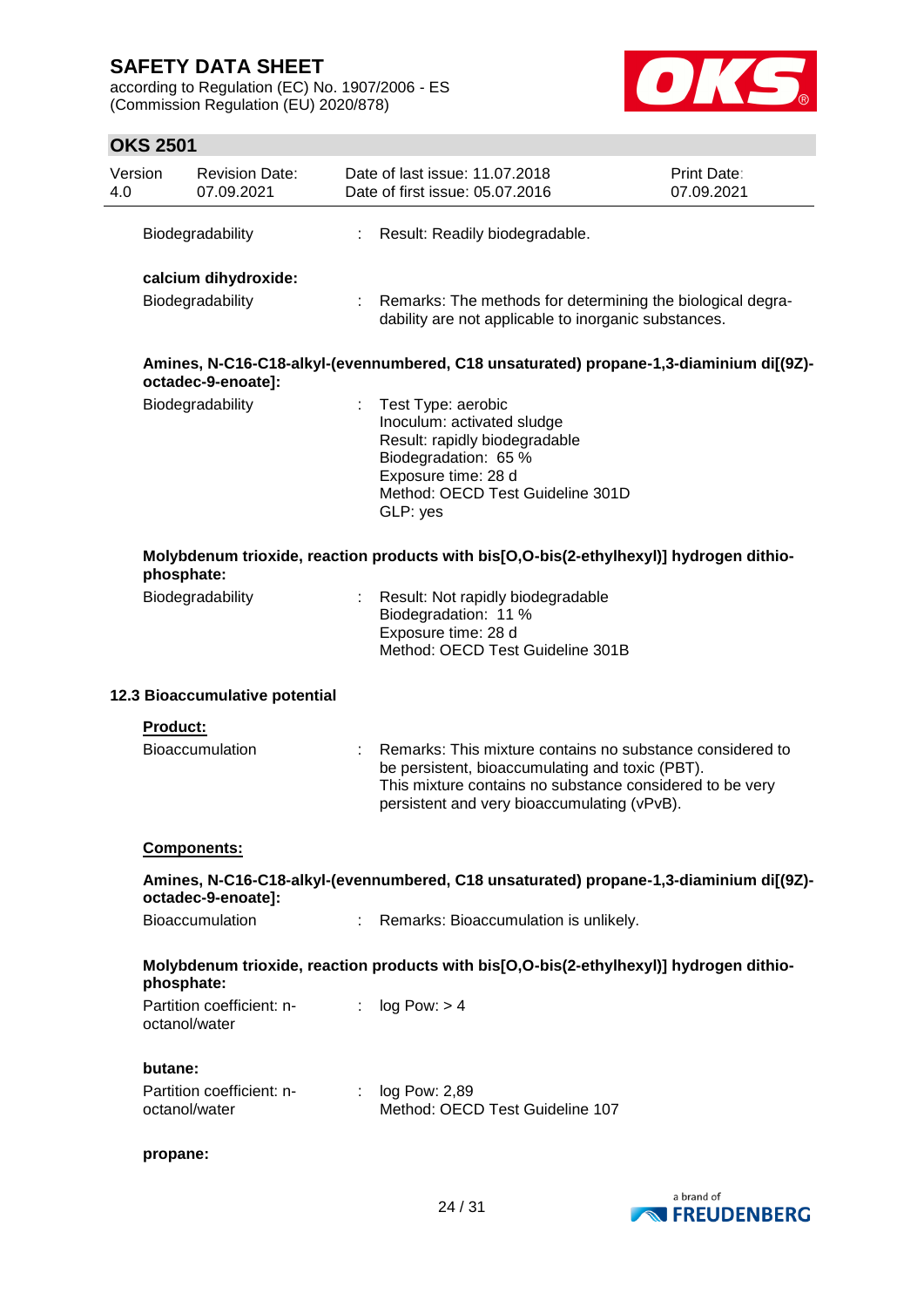according to Regulation (EC) No. 1907/2006 - ES (Commission Regulation (EU) 2020/878)



| 4.0 | Version            | <b>Revision Date:</b><br>07.09.2021                |                             | Date of last issue: 11.07.2018<br>Date of first issue: 05.07.2016                                                                                                                                                                                                         | Print Date:<br>07.09.2021 |
|-----|--------------------|----------------------------------------------------|-----------------------------|---------------------------------------------------------------------------------------------------------------------------------------------------------------------------------------------------------------------------------------------------------------------------|---------------------------|
|     |                    | Partition coefficient: n-<br>octanol/water         | $\ddot{\ddot{\phantom{z}}}$ | log Pow: 2,36                                                                                                                                                                                                                                                             |                           |
|     |                    | 12.4 Mobility in soil                              |                             |                                                                                                                                                                                                                                                                           |                           |
|     | Product:           |                                                    |                             |                                                                                                                                                                                                                                                                           |                           |
|     | Mobility           |                                                    |                             | Remarks: No data available                                                                                                                                                                                                                                                |                           |
|     |                    | Distribution among environ-<br>mental compartments |                             | Remarks: No data available                                                                                                                                                                                                                                                |                           |
|     |                    | 12.5 Results of PBT and vPvB assessment            |                             |                                                                                                                                                                                                                                                                           |                           |
|     | Product:           |                                                    |                             |                                                                                                                                                                                                                                                                           |                           |
|     | Assessment         |                                                    |                             | This substance/mixture contains no components considered<br>to be either persistent, bioaccumulative and toxic (PBT), or<br>very persistent and very bioaccumulative (vPvB) at levels of<br>0.1% or higher                                                                |                           |
|     |                    | Components:                                        |                             |                                                                                                                                                                                                                                                                           |                           |
|     |                    | diameter $\leq 10$ µm]:                            |                             | titanium dioxide; [in powder form containing 1 % or more of particles with aerodynamic                                                                                                                                                                                    |                           |
|     | Assessment         |                                                    |                             | Non-classified vPvB substance. Non-classified PBT sub-<br>stance.                                                                                                                                                                                                         |                           |
|     |                    | 12.6 Endocrine disrupting properties               |                             |                                                                                                                                                                                                                                                                           |                           |
|     | Product:           |                                                    |                             |                                                                                                                                                                                                                                                                           |                           |
|     | Assessment         |                                                    |                             | The substance/mixture does not contain components consid-<br>ered to have endocrine disrupting properties according to<br>REACH Article 57(f) or Commission Delegated regulation<br>(EU) 2017/2100 or Commission Regulation (EU) 2018/605 at<br>levels of 0.1% or higher. |                           |
|     |                    | 12.7 Other adverse effects                         |                             |                                                                                                                                                                                                                                                                           |                           |
|     | Product:<br>mation | Additional ecological infor-<br>:                  |                             | Toxic to aquatic life with long lasting effects.                                                                                                                                                                                                                          |                           |
|     |                    | Components:                                        |                             |                                                                                                                                                                                                                                                                           |                           |
|     | phosphate:         |                                                    |                             | Molybdenum trioxide, reaction products with bis[O,O-bis(2-ethylhexyl)] hydrogen dithio-                                                                                                                                                                                   |                           |
|     | mation             | Additional ecological infor-                       | $\mathcal{L}$               | May cause long lasting harmful effects to aquatic life.                                                                                                                                                                                                                   |                           |
|     |                    |                                                    |                             |                                                                                                                                                                                                                                                                           |                           |

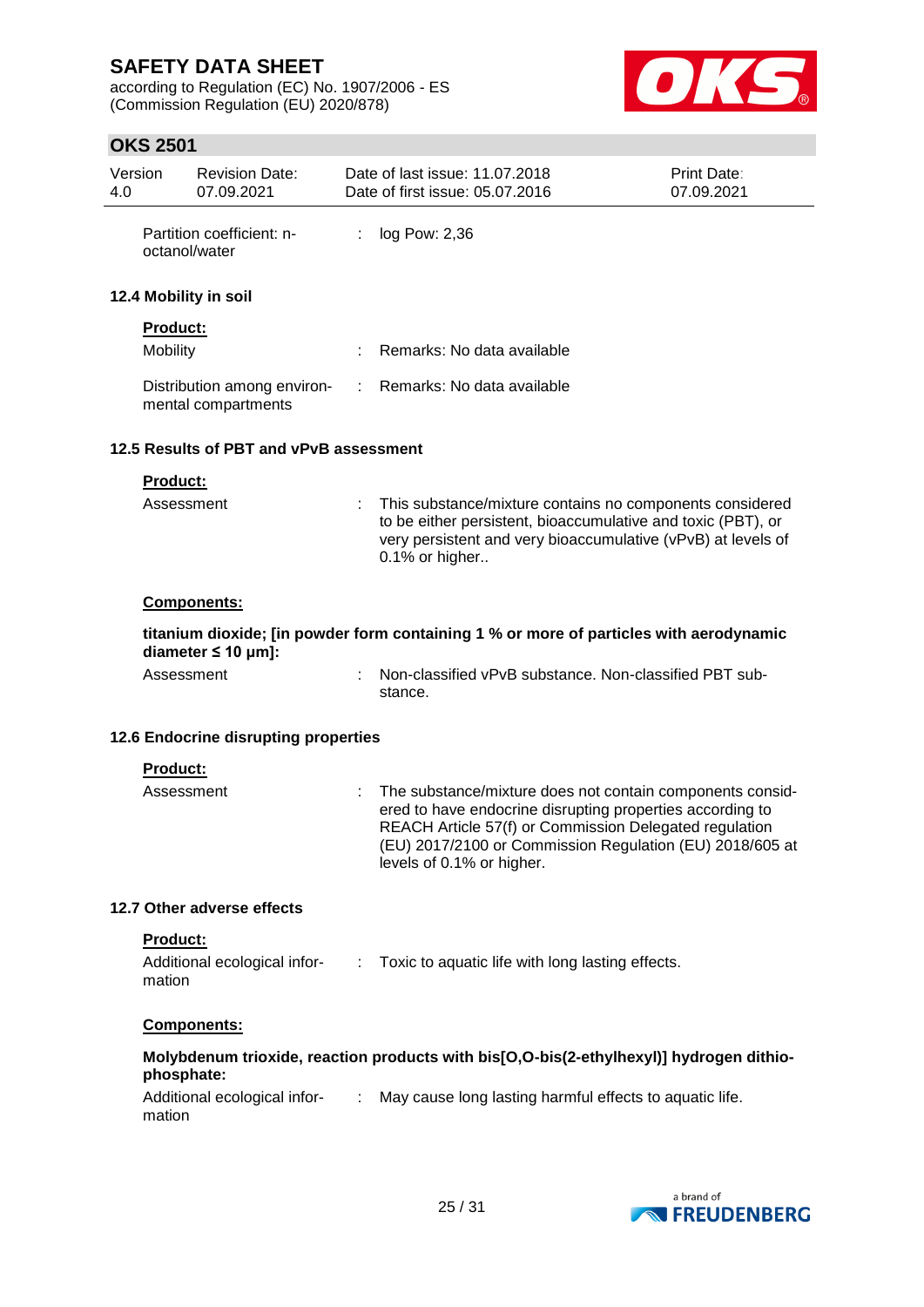according to Regulation (EC) No. 1907/2006 - ES (Commission Regulation (EU) 2020/878)



## **OKS 2501**

| Version | Revision Date: | Date of last issue: 11.07.2018  | <b>Print Date:</b> |
|---------|----------------|---------------------------------|--------------------|
| 4.0     | 07.09.2021     | Date of first issue: 05.07.2016 | 07.09.2021         |

### **SECTION 13: Disposal considerations**

| 13.1 Waste treatment methods |    |                                                                                                                                                                                                                     |
|------------------------------|----|---------------------------------------------------------------------------------------------------------------------------------------------------------------------------------------------------------------------|
| Product                      | ÷. | Do not dispose of with domestic refuse.<br>Dispose of as hazardous waste in compliance with local and<br>national regulations.                                                                                      |
|                              |    | Waste codes should be assigned by the user based on the<br>application for which the product was used.                                                                                                              |
| Contaminated packaging       |    | Packaging that is not properly emptied must be disposed of as<br>the unused product.<br>Offer empty spray cans to an established disposal company.<br>Pressurized container: Do not pierce or burn, even after use. |
|                              |    | The following Waste Codes are only suggestions:                                                                                                                                                                     |
| Waste Code                   |    | unused product, packagings not completely emptied<br>16 05 04*, gases in pressure containers (including halons)<br>containing hazardous substances                                                                  |

### **SECTION 14: Transport information**

|             | 14.1 UN number or ID number     |    |                                                                                           |
|-------------|---------------------------------|----|-------------------------------------------------------------------------------------------|
| <b>ADR</b>  |                                 | t. | <b>UN 1950</b>                                                                            |
| <b>RID</b>  |                                 | ÷. | <b>UN 1950</b>                                                                            |
| <b>IMDG</b> |                                 | t. | <b>UN 1950</b>                                                                            |
| <b>IATA</b> |                                 | t. | <b>UN 1950</b>                                                                            |
|             | 14.2 UN proper shipping name    |    |                                                                                           |
| <b>ADR</b>  |                                 | ÷  | <b>AEROSOLS</b>                                                                           |
| <b>RID</b>  |                                 | ÷. | <b>AEROSOLS</b>                                                                           |
| <b>IMDG</b> |                                 | t. | <b>AEROSOLS</b><br>(naphtha (petroleum), hydrotreated light, fatty amine deriva-<br>tive) |
| <b>IATA</b> |                                 | ÷. | Aerosols, flammable                                                                       |
|             | 14.3 Transport hazard class(es) |    |                                                                                           |
| <b>ADR</b>  |                                 |    | $\therefore$ 2                                                                            |
| <b>RID</b>  |                                 |    | $\therefore$ 2                                                                            |
| <b>IMDG</b> |                                 |    | : 2.1                                                                                     |
| <b>IATA</b> |                                 |    | : 2.1                                                                                     |

**14.4 Packing group**

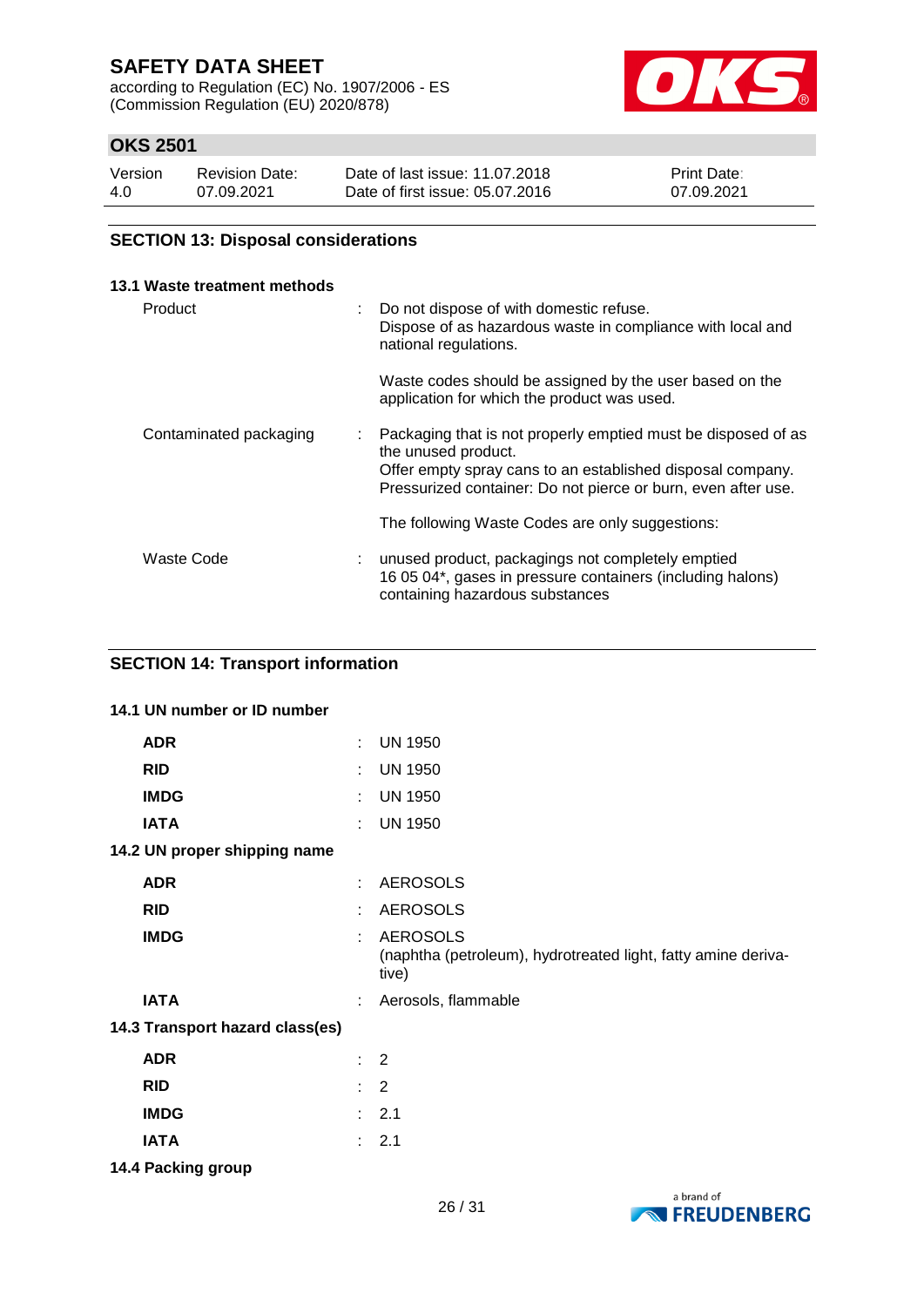according to Regulation (EC) No. 1907/2006 - ES (Commission Regulation (EU) 2020/878)



## **OKS 2501**

| Version<br>4.0 |                                   | <b>Revision Date:</b><br>07.09.2021                                                                  |                                                                                                                                                                                                    | Date of last issue: 11.07.2018<br>Date of first issue: 05.07.2016                         | Print Date:<br>07.09.2021 |  |
|----------------|-----------------------------------|------------------------------------------------------------------------------------------------------|----------------------------------------------------------------------------------------------------------------------------------------------------------------------------------------------------|-------------------------------------------------------------------------------------------|---------------------------|--|
|                | <b>ADR</b><br>Labels              | Packing group<br><b>Classification Code</b><br>Tunnel restriction code                               |                                                                                                                                                                                                    | Not assigned by regulation<br>5F<br>2.1<br>(D)                                            |                           |  |
|                | <b>RID</b><br>Labels              | Packing group<br><b>Classification Code</b><br><b>Hazard Identification Number</b>                   |                                                                                                                                                                                                    | Not assigned by regulation<br>5F<br>23<br>2.1                                             |                           |  |
|                | <b>IMDG</b><br>Labels<br>EmS Code | Packing group                                                                                        |                                                                                                                                                                                                    | Not assigned by regulation<br>2.1<br>$F-D, S-U$                                           |                           |  |
|                | aircraft)                         | <b>IATA (Cargo)</b><br>Packing instruction (cargo<br>Packing instruction (LQ)<br>Packing group       |                                                                                                                                                                                                    | 203<br>Y203<br>Not assigned by regulation                                                 |                           |  |
|                | Labels<br>ger aircraft)<br>Labels | <b>IATA (Passenger)</b><br>Packing instruction (passen-<br>Packing instruction (LQ)<br>Packing group |                                                                                                                                                                                                    | <b>Flammable Gas</b><br>203<br>Y203<br>Not assigned by regulation<br><b>Flammable Gas</b> |                           |  |
|                |                                   | <b>14.5 Environmental hazards</b>                                                                    |                                                                                                                                                                                                    |                                                                                           |                           |  |
|                | <b>ADR</b>                        | Environmentally hazardous                                                                            | ÷.                                                                                                                                                                                                 | yes                                                                                       |                           |  |
|                | <b>RID</b>                        | Environmentally hazardous : yes                                                                      |                                                                                                                                                                                                    |                                                                                           |                           |  |
|                | <b>IMDG</b><br>Marine pollutant   |                                                                                                      |                                                                                                                                                                                                    | yes                                                                                       |                           |  |
|                |                                   | 14.6 Special precautions for user                                                                    |                                                                                                                                                                                                    |                                                                                           |                           |  |
|                |                                   |                                                                                                      | The transport classification(s) provided herein are for informational purposes only, and solely<br>based upon the properties of the unpackaged material as it is described within this Safety Data |                                                                                           |                           |  |

Sheet. Transportation classifications may vary by mode of transportation, package sizes, and variations in regional or country regulations.

#### **14.7 Maritime transport in bulk according to IMO instruments**

Remarks : Not applicable for product as supplied.

#### **SECTION 15: Regulatory information**

**15.1 Safety, health and environmental regulations/legislation specific for the substance or mixture**

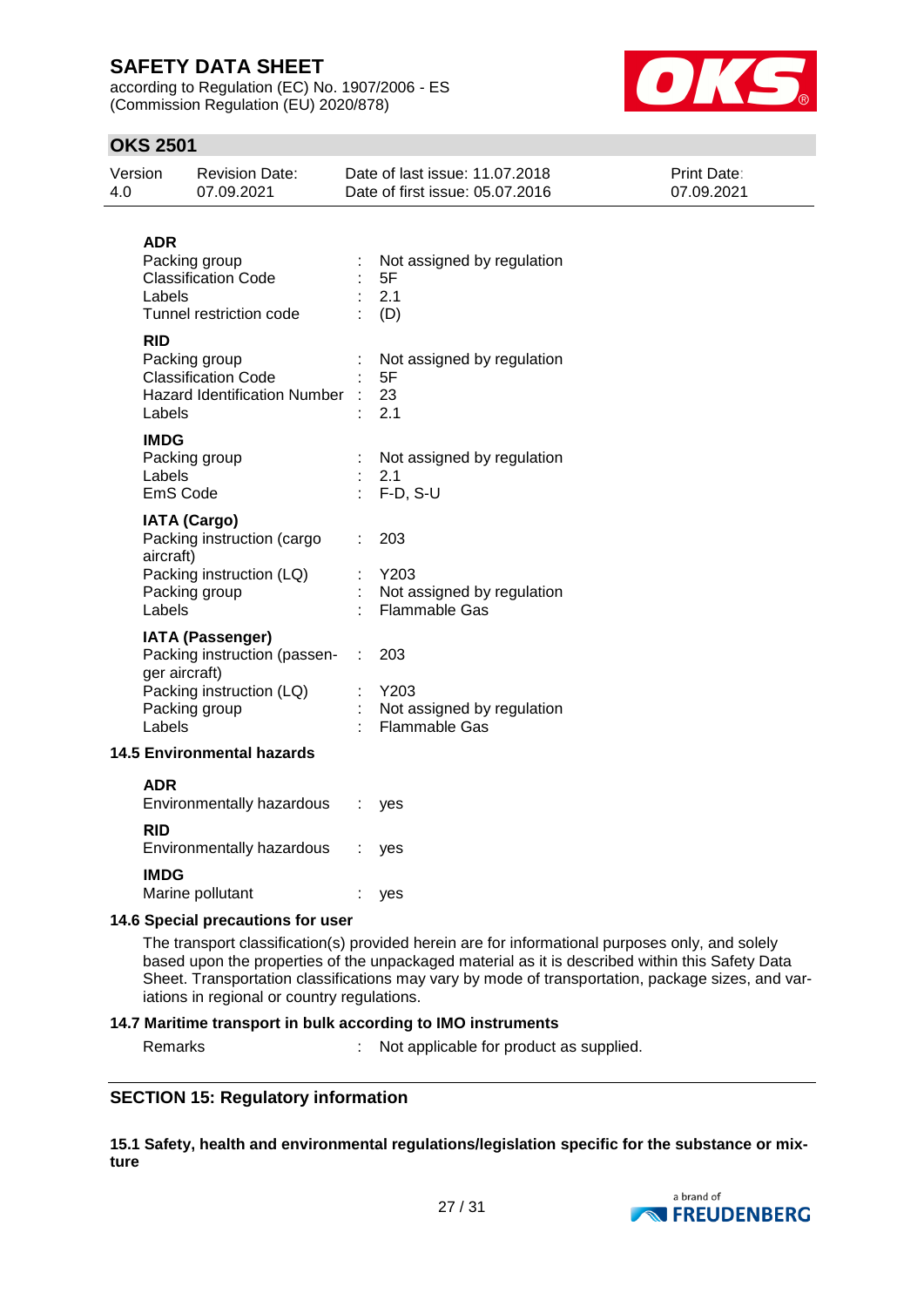according to Regulation (EC) No. 1907/2006 - ES (Commission Regulation (EU) 2020/878)



### **OKS 2501**

| Version<br>4.0 |                            | <b>Revision Date:</b><br>07.09.2021                                                                                                                    | Date of last issue: 11.07.2018<br>Date of first issue: 05.07.2016 |                                                                                                                                |                | <b>Print Date:</b><br>07.09.2021                                                                                                                                       |
|----------------|----------------------------|--------------------------------------------------------------------------------------------------------------------------------------------------------|-------------------------------------------------------------------|--------------------------------------------------------------------------------------------------------------------------------|----------------|------------------------------------------------------------------------------------------------------------------------------------------------------------------------|
|                |                            | REACH - Restrictions on the manufacture, placing on<br>the market and use of certain dangerous substances,<br>preparations and articles (Annex XVII)   |                                                                   |                                                                                                                                |                | Not applicable                                                                                                                                                         |
|                | (EU SVHC)                  | REACH - Candidate List of Substances of Very High<br>Concern for Authorisation (Article 59).                                                           |                                                                   | This product does not contain sub-<br>stances of very high concern (Regu-<br>lation (EC) No 1907/2006 (REACH),<br>Article 57). |                |                                                                                                                                                                        |
|                | (Annex XIV)                | REACH - List of substances subject to authorisation<br>(EU. REACH - Annex XIV)                                                                         |                                                                   |                                                                                                                                |                | Not applicable                                                                                                                                                         |
|                |                            | Regulation (EC) No 1005/2009 on substances that de-<br>plete the ozone layer<br>(EC 1005/2009)                                                         |                                                                   |                                                                                                                                | ÷              | Not applicable                                                                                                                                                         |
|                | tants (recast)<br>(EU POP) | Regulation (EU) 2019/1021 on persistent organic pollu-                                                                                                 |                                                                   |                                                                                                                                | ÷              | Not applicable                                                                                                                                                         |
|                | (EU PIC)                   | Regulation (EC) No 649/2012 of the European Parlia-<br>ment and the Council concerning the export and import<br>of dangerous chemicals                 |                                                                   |                                                                                                                                | ÷              | Not applicable                                                                                                                                                         |
|                |                            |                                                                                                                                                        |                                                                   |                                                                                                                                | : P2           |                                                                                                                                                                        |
|                | stances.                   | Seveso III: Directive 2012/18/EU of the European<br>Parliament and of the Council on the control of<br>major-accident hazards involving dangerous sub- |                                                                   |                                                                                                                                | P3a            | <b>FLAMMABLE AEROSOLS</b>                                                                                                                                              |
|                |                            |                                                                                                                                                        |                                                                   |                                                                                                                                | E <sub>2</sub> | <b>ENVIRONMENTAL HAZARDS</b>                                                                                                                                           |
|                |                            |                                                                                                                                                        |                                                                   |                                                                                                                                | 18             | Liquefied extremely flammable<br>gases (including LPG) and natu-<br>ral gas                                                                                            |
|                |                            | Volatile organic compounds                                                                                                                             |                                                                   |                                                                                                                                |                | Directive 2010/75/EU of 24 November 2010 on industrial<br>emissions (integrated pollution prevention and control)<br>Volatile organic compounds (VOC) content: 69,63 % |

#### **Other regulations:**

Take note of Directive 94/33/EC on the protection of young people at work or stricter national regulations, where applicable.

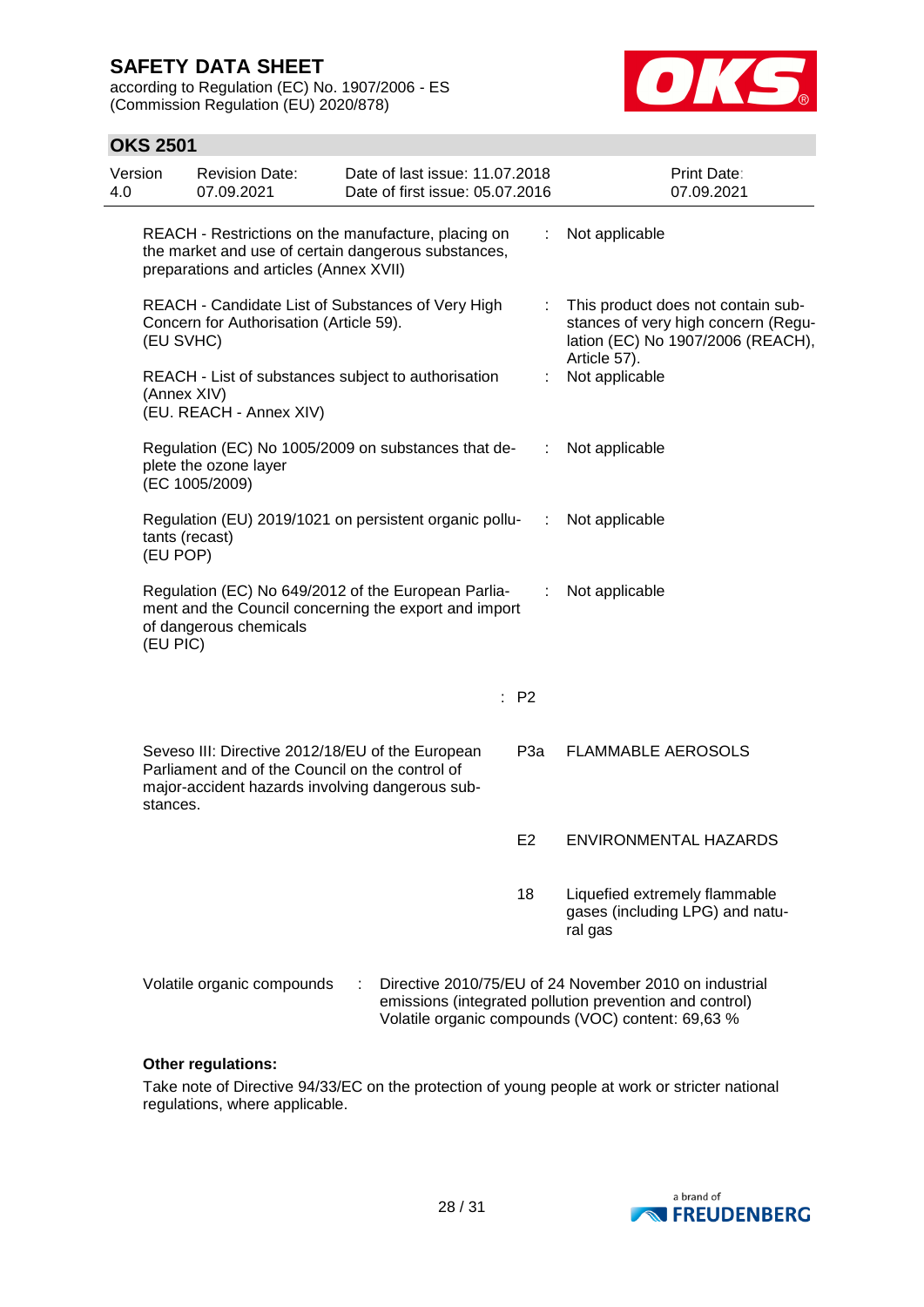according to Regulation (EC) No. 1907/2006 - ES (Commission Regulation (EU) 2020/878)



## **OKS 2501**

| Version | <b>Revision Date:</b> | Date of last issue: 11.07.2018  | <b>Print Date:</b> |
|---------|-----------------------|---------------------------------|--------------------|
| 4.0     | 07.09.2021            | Date of first issue: 05.07.2016 | 07.09.2021         |

### **15.2 Chemical safety assessment**

This information is not available.

### **SECTION 16: Other information**

#### **Full text of H-Statements**

| H <sub>220</sub> | Extremely flammable gas.                                                           |
|------------------|------------------------------------------------------------------------------------|
| H <sub>225</sub> | Highly flammable liquid and vapour.                                                |
| H <sub>280</sub> | Contains gas under pressure; may explode if heated.                                |
| H304             | May be fatal if swallowed and enters airways.                                      |
| H315             | Causes skin irritation.                                                            |
| H317             | May cause an allergic skin reaction.                                               |
| H318             | Causes serious eye damage.                                                         |
| H319             | Causes serious eye irritation.                                                     |
| H335             | May cause respiratory irritation.                                                  |
| H336             | May cause drowsiness or dizziness.                                                 |
| H373             | May cause damage to organs through prolonged or repeated<br>exposure if swallowed. |
| H400             | Very toxic to aquatic life.                                                        |
| H411             | Toxic to aquatic life with long lasting effects.                                   |
| H413             | May cause long lasting harmful effects to aquatic life.                            |
|                  |                                                                                    |

**Full text of other abbreviations**

| Note 10            | : The classification as a carcinogen by inhalation applies only to<br>mixtures in powder form containing 1 % or more of titanium<br>dioxide which is in the form of or incorporated in particles with<br>aerodynamic diameter $\leq$ 10 µm.                                                                                                                                                                                                                                                                                                              |
|--------------------|----------------------------------------------------------------------------------------------------------------------------------------------------------------------------------------------------------------------------------------------------------------------------------------------------------------------------------------------------------------------------------------------------------------------------------------------------------------------------------------------------------------------------------------------------------|
| Note C             | : Some organic substances may be marketed either in a specif-<br>ic isomeric form or as a mixture of several isomers. In this<br>case the supplier must state on the label whether the sub-<br>stance is a specific isomer or a mixture of isomers.                                                                                                                                                                                                                                                                                                      |
| Note U (table 3.1) | When put on the market gases have to be classified as "Gas-<br>es under pressure", in one of the groups compressed gas,<br>liquefied gas, refrigerated liquefied gas or dissolved gas. The<br>group depends on the physical state in which the gas is pack-<br>aged and therefore has to be assigned case by case. The<br>following codes are assigned: Press. Gas (Comp.) Press. Gas<br>(Liq.) Press. Gas (Ref. Liq.) Press. Gas (Diss.) Aerosols shall<br>not be classified as gases under pressure (See Annex I, Part<br>2, Section 2.3.2.1, Note 2). |
| Note V             | If the substance is to be placed on the market as fibres (with<br>diameter < 3 $\mu$ m, length > 5 $\mu$ m and aspect ratio >= 3:1) or<br>particles of the substance fulfilling the WHO fibre criteria or as                                                                                                                                                                                                                                                                                                                                             |

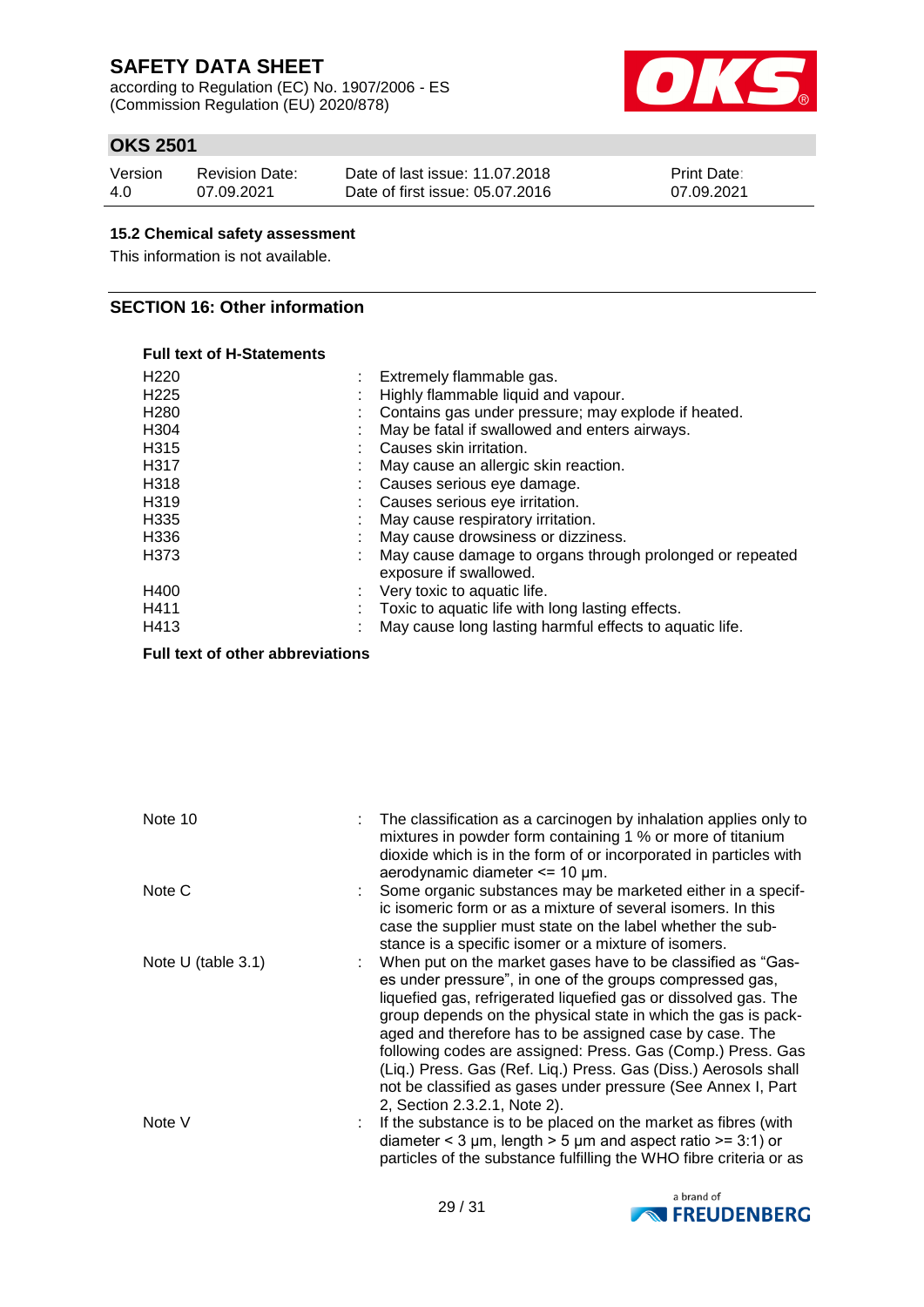according to Regulation (EC) No. 1907/2006 - ES (Commission Regulation (EU) 2020/878)



### **OKS 2501**

| Version<br>4.0        | <b>Revision Date:</b><br>07.09.2021 | Date of last issue: 11.07.2018<br>Date of first issue: 05.07.2016                                                                                                                                                                                                                                                                                                                                                                                                                                                                                                                                                         | Print Date:<br>07.09.2021 |
|-----------------------|-------------------------------------|---------------------------------------------------------------------------------------------------------------------------------------------------------------------------------------------------------------------------------------------------------------------------------------------------------------------------------------------------------------------------------------------------------------------------------------------------------------------------------------------------------------------------------------------------------------------------------------------------------------------------|---------------------------|
| Note W<br>2017/164/EU |                                     | particles with modified surface chemistry, their hazardous<br>properties must be evaluated in accordance with Title II of this<br>Regulation, to assess whether a higher category (Carc. 1B or<br>1A) and/or additional routes of exposure (oral or dermal)<br>should be applied.<br>It has been observed that the carcinogenic hazard of this sub-<br>stance arises when respirable dust is inhaled in quantities<br>leading to significant impairment of particle clearance mecha-<br>nisms in the lung. This note aims to describe the particular<br>toxicity of the substance; it does not constitute a criterion for |                           |
|                       |                                     | classification according to this Regulation.<br>Europe. Commission Directive 2017/164/EU establishing a                                                                                                                                                                                                                                                                                                                                                                                                                                                                                                                   |                           |
| <b>ES VLA</b>         |                                     | fourth list of indicative occupational exposure limit values<br>Spain. Environmental Limits for exposure to Chemical agents<br>- Table 1: Occupational Exposure Values                                                                                                                                                                                                                                                                                                                                                                                                                                                    |                           |
|                       | 2017/164/EU / STEL                  | Short term exposure limit                                                                                                                                                                                                                                                                                                                                                                                                                                                                                                                                                                                                 |                           |
|                       | 2017/164/EU / TWA                   | Limit Value - eight hours                                                                                                                                                                                                                                                                                                                                                                                                                                                                                                                                                                                                 |                           |
|                       | ES VLA / VLA-ED                     | Environmental Daily Limit Value                                                                                                                                                                                                                                                                                                                                                                                                                                                                                                                                                                                           |                           |
|                       | ES VLA / VLA-EC                     | <b>Environmental Short Term Value</b>                                                                                                                                                                                                                                                                                                                                                                                                                                                                                                                                                                                     |                           |

ADN - European Agreement concerning the International Carriage of Dangerous Goods by Inland Waterways; ADR - European Agreement concerning the International Carriage of Dangerous Goods by Road; AIIC - Australian Inventory of Industrial Chemicals; ASTM - American Society for the Testing of Materials; bw - Body weight; CLP - Classification Labelling Packaging Regulation; Regulation (EC) No 1272/2008; CMR - Carcinogen, Mutagen or Reproductive Toxicant; DIN - Standard of the German Institute for Standardisation; DSL - Domestic Substances List (Canada); ECHA - European Chemicals Agency; EC-Number - European Community number; ECx - Concentration associated with x% response; ELx - Loading rate associated with x% response; EmS - Emergency Schedule; ENCS - Existing and New Chemical Substances (Japan); ErCx - Concentration associated with x% growth rate response; GHS - Globally Harmonized System; GLP - Good Laboratory Practice; IARC - International Agency for Research on Cancer; IATA - International Air Transport Association; IBC - International Code for the Construction and Equipment of Ships carrying Dangerous Chemicals in Bulk; IC50 - Half maximal inhibitory concentration; ICAO - International Civil Aviation Organization; IECSC - Inventory of Existing Chemical Substances in China; IMDG - International Maritime Dangerous Goods; IMO - International Maritime Organization; ISHL - Industrial Safety and Health Law (Japan); ISO - International Organisation for Standardization; KECI - Korea Existing Chemicals Inventory; LC50 - Lethal Concentration to 50 % of a test population; LD50 - Lethal Dose to 50% of a test population (Median Lethal Dose); MARPOL - International Convention for the Prevention of Pollution from Ships; n.o.s. - Not Otherwise Specified; NO(A)EC - No Observed (Adverse) Effect Concentration; NO(A)EL - No Observed (Adverse) Effect Level; NOELR - No Observable Effect Loading Rate; NZIoC - New Zealand Inventory of Chemicals; OECD - Organization for Economic Co-operation and Development; OPPTS - Office of Chemical Safety and Pollution Prevention; PBT - Persistent, Bioaccumulative and Toxic substance; PICCS - Philippines Inventory of Chemicals and Chemical Substances; (Q)SAR - (Quantitative) Structure Activity Relationship; REACH - Regulation (EC) No 1907/2006 of the European Parliament and of the Council concerning the Registration, Evaluation, Authorisation and Restriction of Chemicals; RID - Regulations concerning the International Carriage of Dangerous Goods by Rail; SADT - Self-Accelerating Decomposition Temperature; SDS - Safety Data Sheet; SVHC - Substance of Very High Concern; TCSI - Taiwan Chemical Substance Inventory; TRGS - Technical Rule for Hazardous Substances; TSCA - Toxic Substances Control Act (United States); UN - United Nations; vPvB - Very Persistent and Very Bioaccumulative

#### **Further information**